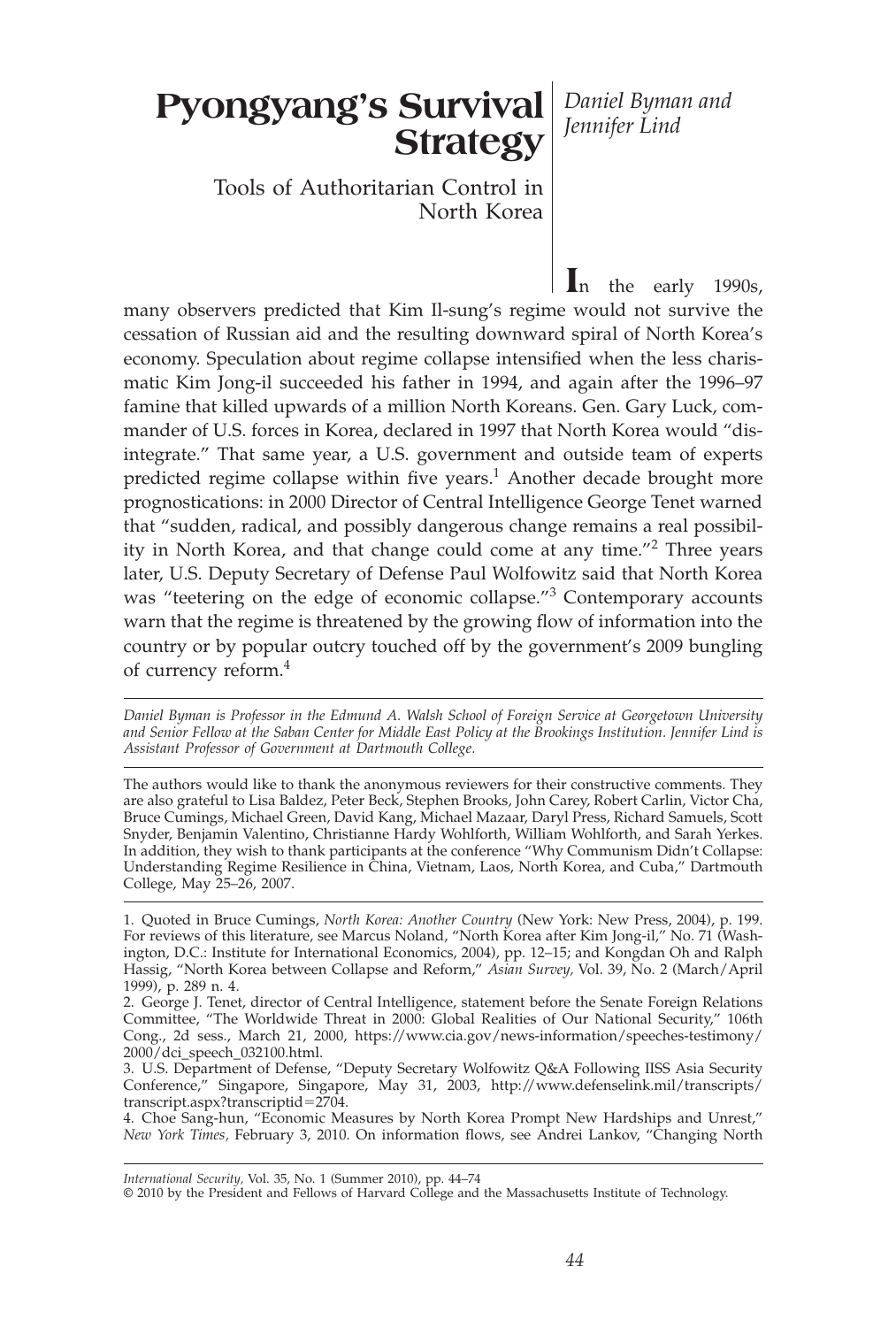Reports of the Kim regime's death, however, have been greatly exaggerated. What has kept the regime in power despite the many challenges it confronts? What are the implications for the regime's future durability and for its foreign policy? Understanding the answers to these questions is vital for informing U.S. policy, which at times has been predicated on predictions of the regime's short lifespan. In 1994, some officials in Bill Clinton's administration reportedly agreed to support the provision of light water reactors to North Korea under the assumption that the country's imminent collapse meant that Washington would not have to deliver on its promises.<sup>5</sup>

Furthermore, knowledge of what underpins the regime's power is essential for understanding which coercive levers are more or less likely to influence its decisionmaking, particularly with regard to North Korea's nuclear weapons program. Indeed, the significance of this topic goes well beyond North Korea: the United States regularly confronts a range of autocracies that endure despite their cruelty and mismanagement (Iran being another prominent example).<sup>6</sup> Washington must understand what keeps these regimes in power as it strives to weaken or contain them. Understanding Kim Jong-il's tenacity is also vital for social science, which often regards famine, economic disasters, legitimacy challenges, and other crises as death knells for an authoritarian regime.

Drawing from a literature about authoritarian control, we argue that the Kim regime relies on several tools to stay in power: restrictive social policies; manipulation of ideas and information; use of force; co-optation; manipulation of foreign governments; and institutional coup-proofing. These tools help to explain its seemingly puzzling survival and suggest that a revolution or coup d'état in North Korea remains unlikely.

When designing coercive strategies, such as economic sanctions, U.S. and international policymakers should target the regime's elite core rather than the country as a whole. Most traditional means of coercion, such as broad sanctions or limited military strikes, are likely to fail or may even increase the Kim regime's control. With regard to North Korea's nuclear program, in particular, the United States must recognize that much of its logic is internal to the regime, helping it to win the support of key constituents: therefore security guar-

Korea," *Foreign Affairs,* Vol. 88, No. 6 (November/December 2009), pp. 95–105; and Choe Sanghun, "North Koreans Use Cellphones to Bare Secrets," *New York Times,* March 29, 2010.

<sup>5.</sup> Selig S. Harrison, *Korean Endgame: A Strategy for Reunification and U.S. Disengagement* (Princeton, N.J.: Princeton University Press, 2000), p. 4.

<sup>6.</sup> Richard Bernstein, "In Tehran, Shades of Tiananmen," *New York Times,* July 1, 2009. Many U.S. officials expected Saddam Hussein's regime to fall in the aftermath of his Desert Storm defeat. Thomas E. Ricks, *Fiasco: The American Military Adventure in Iraq* (New York: Penguin, 2007).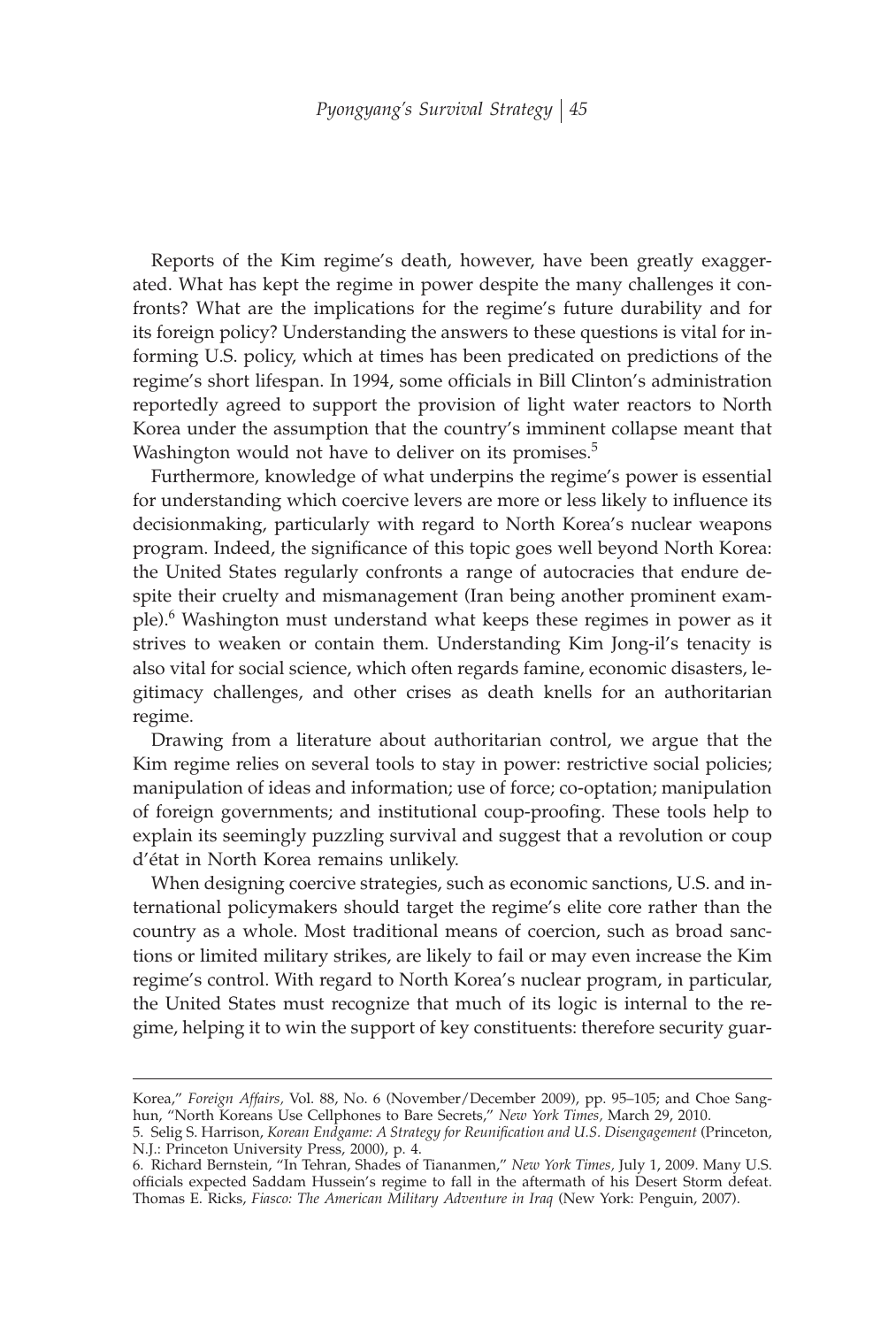antees or other inducements that try to reduce Pyongyang's external threat environment will be of only limited effectiveness.

The literature on authoritarian control applied to the North Korean case predicts the Kim regime's continued resilience. Does this mean that the regime will survive indefinitely? Not necessarily. What this body of theory does, at its best, is allow scholars and policymakers to identify which categories of events are more or less likely to occur. As is always the case in social science, there are factors that affect politics on the ground, which even the best theories do not capture, and which this analysis will thus not consider. There is always, as Niccolò Machiavelli put it, *fortuna* whose whims a leader may or may not survive.<sup>7</sup> Nevertheless, to contribute to the debate about the Kim regime's future, we argue that a substantial theoretical literature would hold that the factors that promote regime stability continue to be present in North Korea.

In the next section, we outline theories about how dictators stay in power, support them with additional evidence from autocracies in the Middle East and North Africa, and apply them to the North Korean case to understand the strength of the regime's position there. We show that the Kim regime, far from being sui generis or led by erratic leaders, has pursued a wide range of policies that have sustained dictators all over the world. Before concluding, we address several important counterarguments to our findings. In the final section, we discuss the implications of this analysis for regime stability and for U.S. policy toward Pyongyang.

## *The Authoritarian Toolbox in North Korea*

Authoritarian regimes are threatened by popular revolution (whether peaceful or violent) or by a coup led by the military or other elites. $8$  A large literature has identified and substantiated how dictators survive in the face of these threats.<sup>9</sup> From this literature, we develop a "toolbox" that dictators rely on to

<sup>7.</sup> On contingency, see Richard J. Samuels, *Machiavelli's Children: Leaders and Their Legacies in Italy and Japan* (Ithaca, N.Y.: Cornell University Press, 2003), p. 4; and Guillermo O'Donnell and Philippe C. Schmitter, eds., *Transitions from Authoritarian Rule:* Vol. 4, *Tentative Conclusions about Uncertain Democracies* (Baltimore, Md.: Johns Hopkins University Press, 1986).

<sup>8.</sup> Authoritarian regimes may also be toppled by a foreign power. This article does not examine how leaders protect themselves from this threat; we consider external forces only insofar as they influence a leader's ability to defeat domestic opponents.

<sup>9.</sup> Classic works on revolution include Theda Skocpol, *States and Social Revolutions: A Comparative Analysis of France, Russia, and China* (New York: Cambridge University Press, 1979); James C. Scott, *Weapons of the Weak: Everyday Forms of Peasant Resistance* (New Haven, Conn.: Yale University Press, 1987); Charles Tilly, *From Mobilization to Revolution* (Reading, Mass.: Addison-Wesley, 1978), and Ted Robert Gurr, *Why Men Rebel* (Princeton, N.J.: Princeton University Press, 1971). Particularly important for our work are studies that look at crises within a regime and how these produce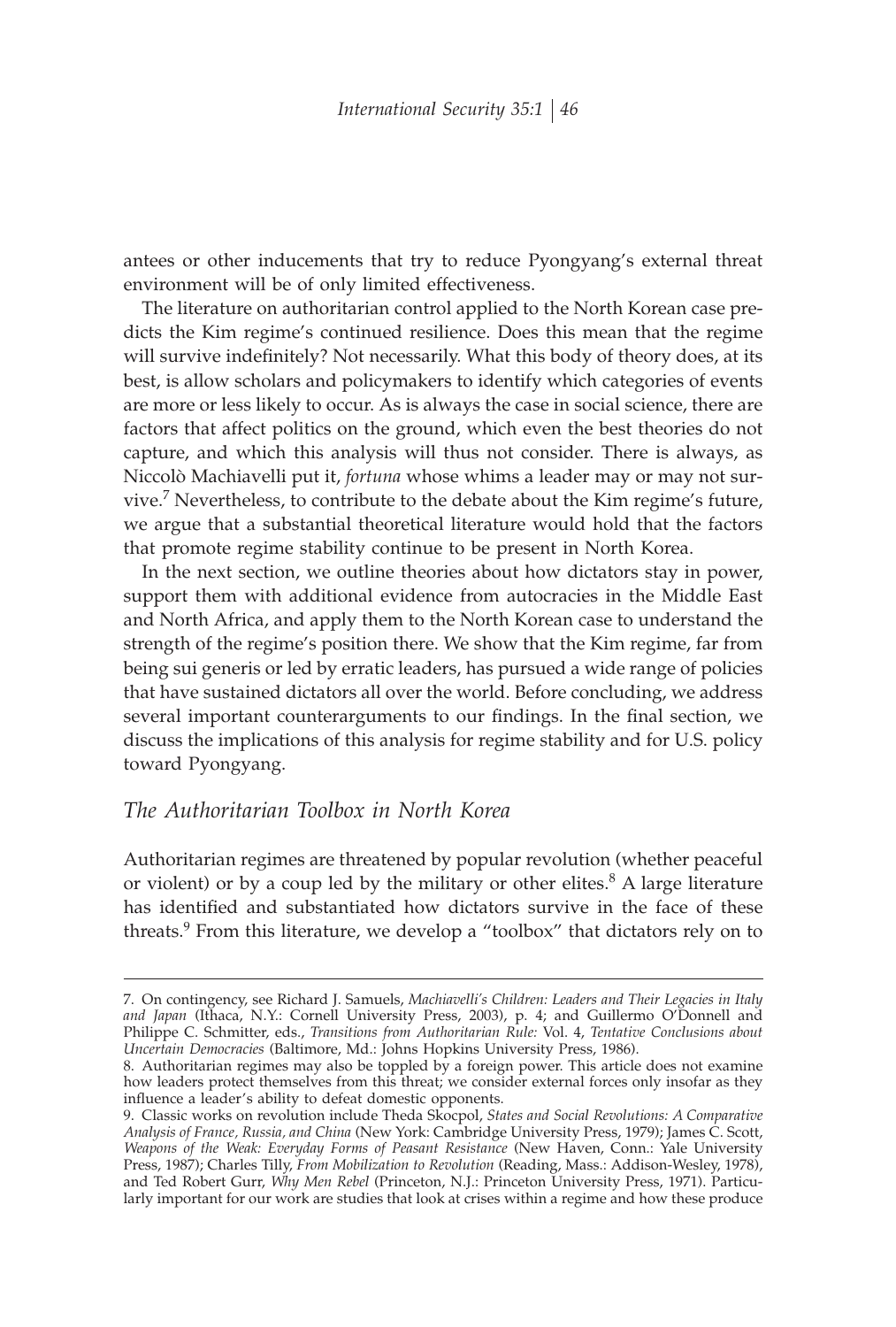stay in power. This toolbox contains the following instruments: restrictive social policies; manipulation of ideas and information; use of force; co-optation; manipulation of foreign governments; and institutional coup-proofing.

## preventing revolution in north korea

To prevent popular unrest from toppling the regime, the Kim family has relied heavily on three tools: restrictive social policies that prevent potentially hostile social classes from forming and create society's dependence on the state; manipulation of ideas and information to increase the regime's legitimacy and weaken that of potential opponents; and the heavy use of force to deter or crush potential resistance.

restrictive social policies. Authoritarian regimes use restrictive social policies to engineer a society in which organized dissent is both dangerous and difficult, if not impossible. First, scholars have argued that certain social groups are highly influential in sparking revolution: Misagh Parsa finds that the interaction of four groups—clergy, workers, students, and businesspeople—influences revolutionary change, with students in particular playing a key role.<sup>10</sup> Second, scholars have emphasized the role of the middle class in promoting democratic change. $^{11}$ 

The size, power, and independence of social groups, and thus the threat they pose to a regime, are shaped by government policies. In other words, authoritarian regimes stunt the development of potential challengers.<sup>12</sup> Within communist systems, as J.C. Sharman notes, "The circumstances are hostile to dissenting collective action because of revolutionary changes that have been made to social structures by the state itself, including the dissolution of the possessing class, expropriation of the national patrimony, and suppression of independent associations."<sup>13</sup>

In the Arab Gulf monarchies, social policy neutralizes the middle class as a potential source of opposition. Regime control of oil income has made the mid-

breakdown. See O'Donnell and Schmitter, *Transitions from Authoritarian Rule;* and S.N. Eisenstadt, "The Breakdown of Communist Regimes and the Vicissitudes of Modernity," *Daedalus,* Vol. 121, No. 2 (Spring 1992), pp. 21–41.

<sup>10.</sup> Misagh Parsa, *States, Ideologies, and Social Revolutions: A Comparative Analysis of Iran, Nicaragua, and the Philippines* (Cambridge: Cambridge University Press, 2000).

<sup>11.</sup> Barrington Moore, *Social Origins of Dictatorship and Democracy: Lord and Peasant in the Making of the Modern World* (Boston: Beacon, 1966), p. 418; and Robert A. Dahl, *Democracy and Its Critics* (New Haven, Conn.: Yale University Press, 1989).

<sup>12.</sup> Jan T. Gross calls such repressive states "spoiler states." Gross, *Revolution from Abroad: The Soviet Conquest of Poland's Western Ukraine and Western Belorussia* (Princeton, N.J.: Princeton University Press, 1988).

<sup>13.</sup> J.C. Sharman, *Repression and Resistance in Communist Europe* (New York: Routledge, 2003), pp. 40–41.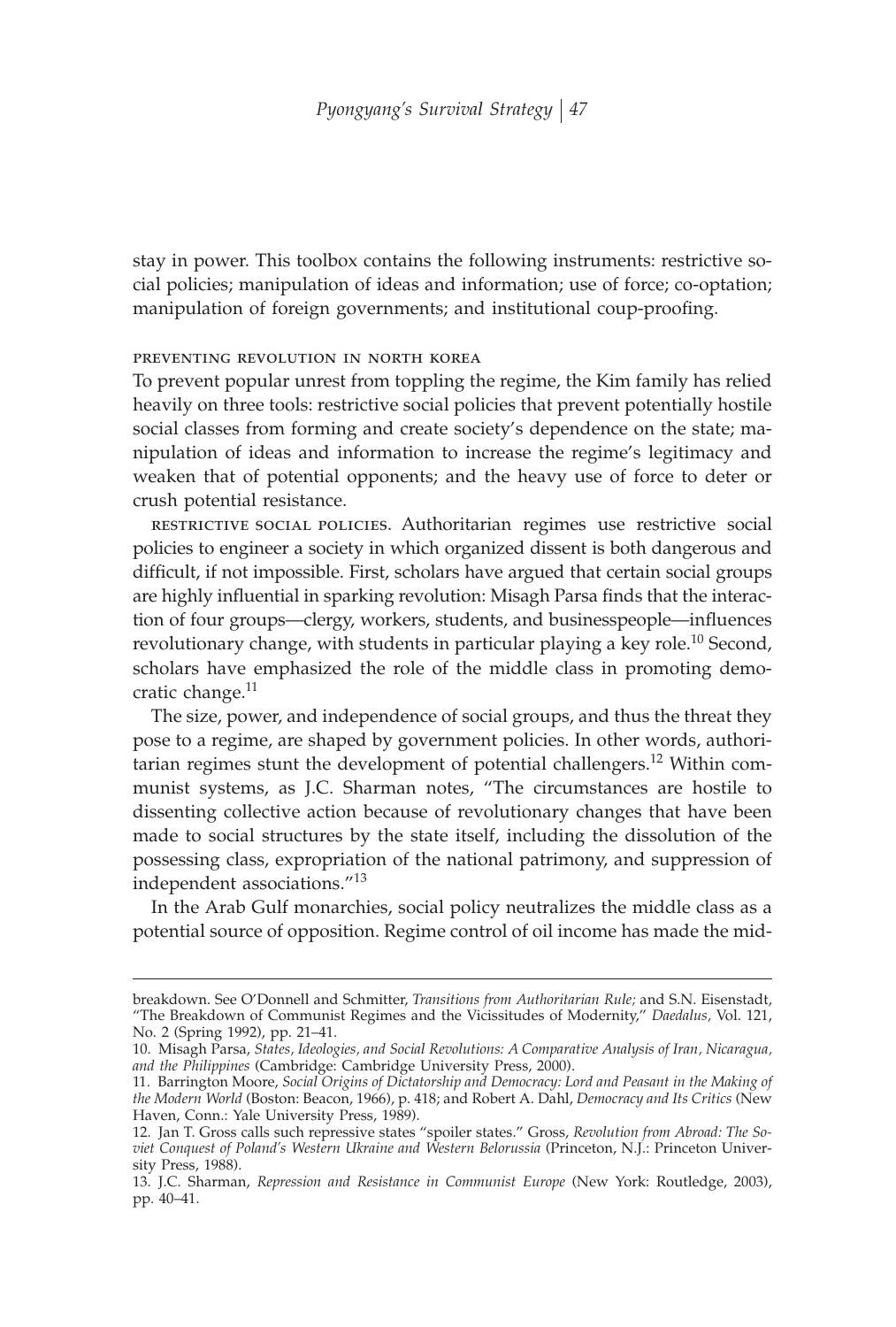dle classes dependent and docile: in Kuwait, Qatar, Saudi Arabia, and the United Arab Emirates, oil-rich regimes need not draw revenue from taxation, which provides a common source of popular input into decisionmaking. The continued good fortune of the middle class depends on regime largesse. Thus, rather than serving as the backbone of revolution, these middle classes are highly vulnerable to even modest regime pressure.<sup>14</sup>

Authoritarian regimes also prevent the development of independent civil society, which has long been noted as a building block for democratic institutions.<sup>15</sup> Thus they inhibit the creation of "coordination goods" that limit the scope of opposition or prevent it from mobilizing in the first place.<sup>16</sup> They restrict free speech and rights of assembly; they outlaw any organization independent of the regime. The goal at the heart of this policy is to prevent people from developing relationships and networks of trust that can be used as the basis for mobilized political opposition.

Social policies in the Arab world have deliberately undermined (or prevented the creation of) institutions. Whereas some groups are simply banned outright, in other cases, the state takes over the organizational function. In Morocco under Hassan II, for example, even innocuous organizations such as soccer clubs had to be state-run.<sup>17</sup> In many Arab countries, mosques must be registered with the government, and their imams approved. Government infiltration and control of such organizations allow the government to prevent the emergence of anti-regime activity, and to direct agendas in ways that benefit the regime.<sup>18</sup> Where independent civil society is nonexistent, the system revolves entirely around the regime's leader. As Tunisia's late president Habib Bourguiba once told an interviewer, "What system? I *am* the system!"<sup>19</sup>

North Korea is no stranger to such social manipulation. From its inception,

<sup>14.</sup> For a review, see F. Gregory Gause III, *Oil Monarchies: Domestic and Security Challenges in the Arab Gulf States* (New York: Council on Foreign Relations Press, 1994); and Eva Bellin, "The Robustness of Authoritarianism in the Middle East: Exceptionalism in Comparative Perspective," *Comparative Politics,* Vol. 36, No. 2 (January 2004), p. 144.

<sup>15.</sup> Gideon Baker, "The Taming of the Idea of Civil Society," *Democratization,* Vol. 6, No. 3 (Autumn 1999), pp. 1–29; Larry Diamond, "Toward Democratic Consolidation," *Journal of Democracy,* Vol. 5, No. 3 (July 1994), pp. 4–17; and Minxin Pei, *From Reform to Revolution: The Demise of Communism in China and the Soviet Union* (Cambridge, Mass.: Harvard University Press, 1994).

<sup>16.</sup> See Bruce Bueno de Mesquita and George W. Downs, "Democracy and Development," *Foreign Affairs,* Vol. 84, No. 5 (September/October 2005), pp. 82–83 at p. 84.

<sup>17.</sup> Daniel L. Byman*, Keeping the Peace: Lasting Solutions to Ethnic Conflicts* (Baltimore, Md.: Johns Hopkins University Press, 2002).

<sup>18.</sup> Deborah B. Balser, "The Impact of Environmental Factors on Factionalism and Schism in Social Movement Organizations," *Social Forces,* Vol. 76, No. 1 (September 1997), p. 218.

<sup>19.</sup> Clement Henry Moore, *Tunisia since Independence: The Dynamics of One-Party Government* (Berkeley: University of California Press, 1965), quoted in Lisa Anderson, "Absolutism and the Resilience of Monarchy in the Middle East," *Political Science Quarterly,* Vol. 106, No. 1 (Spring 1991), p. 11 (emphasis in the original).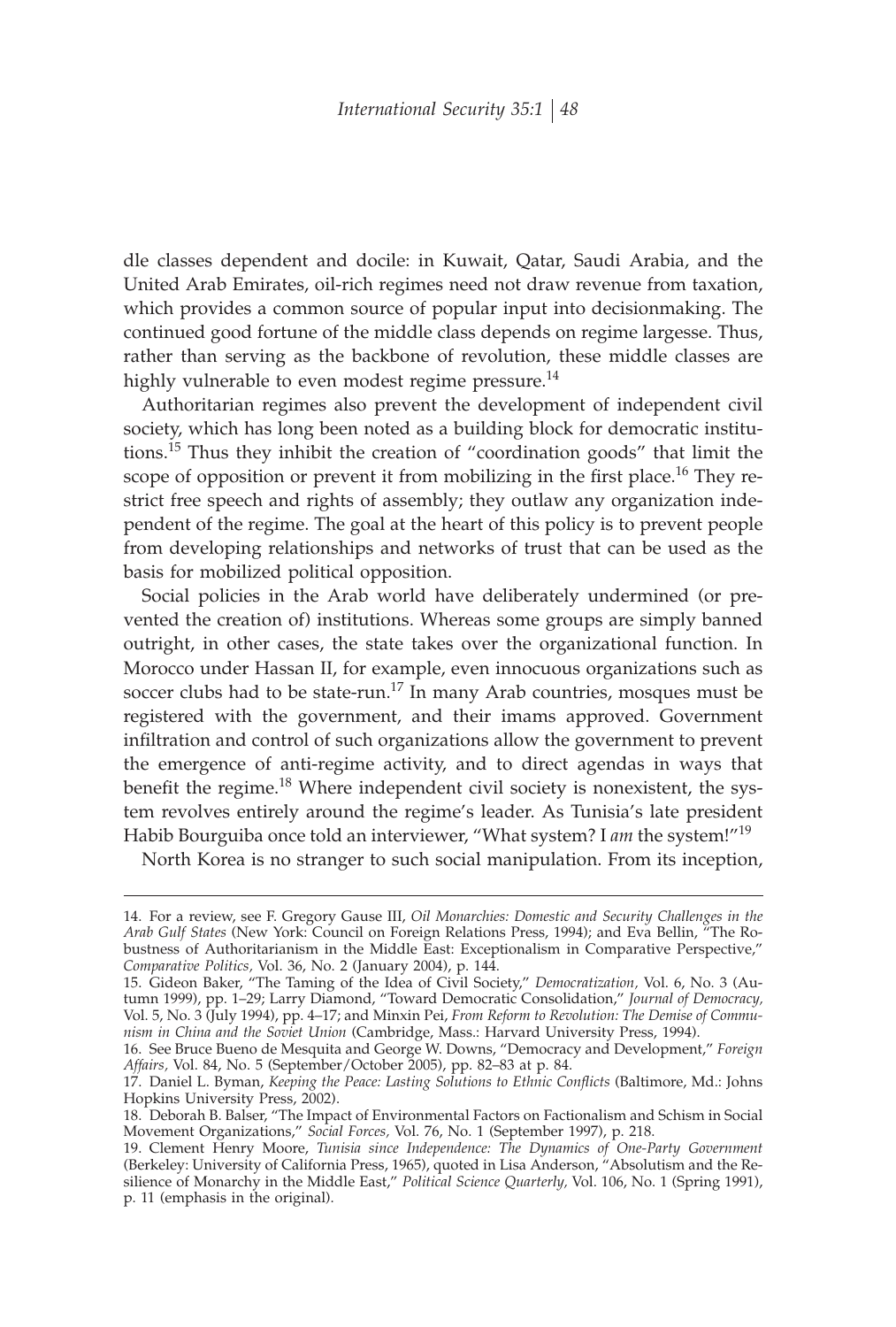Kim Il-sung's regime conducted extensive social engineering: upending the social order by lifting the long-abused North Korean peasants into the position of the favored caste and creating an elite class composed of revolutionaries who had fought in the anti-Japanese insurgency in Manchuria from 1931 to 1945. As part of this social engineering, the Kim regime reduced the chances of a popular revolt by stunting the development of societal groups whose role is often significant in revolution. At the most basic level, North Korean communism stripped the possessing class of ownership of the factors of production, thus preventing the development of a bourgeoisie. Communism also eliminated the clergy, another group that often provides important leadership during revolution.<sup>20</sup> The regime has relied on intellectuals to craft propaganda, but North Korean intellectuals "certainly have not been engaged in a 'quest for the truth,'" writes Helen-Louise Hunter: "They are technically trained bureaucrats, imbued with Kim Il-song's teachings."<sup>21</sup>

The activities of intellectuals, students, and all other social groups are tightly restricted because the government has quashed the development of an independent civil society. All organizations are created, operated, and monitored by the Korean Workers' Party (KWP). Students, for example, are organized into the Kim Il-sung Socialist Youth League, which is responsible for political indoctrination of all youths aged eighteen to twenty-eight.<sup>22</sup> By inserting the party into every organized social interaction, the regime obstructs the development of revolutionary political thought or activity.

ideas and information. Authoritarian regimes also use ideas and the control of information to legitimize their rule. As Max Weber noted, power needs to justify itself.<sup>23</sup> Regimes often provide an ideology—religious legitimacy, socialism, Arabism, and so on—to justify their hold on power. Ideology provides a way of understanding the world and a model for future action.<sup>24</sup> If it is successfully inculcated, leaders can legitimize their priorities, rationalize their mistakes, and convince the people that they should be followed simply because it is the right thing to do, even if the followers would suffer no consequences if they did not obey. Ideology and legitimacy also inhibit opposition.

<sup>20.</sup> The regime's early tolerance for Christianity was short-lived, and religious leaders ultimately fled south. Charles K. Armstrong, *The North Korean Revolution*, 1945–1950 (Ithaca, N.Y.: Cornell University Press, 2003), p. 117. See also Andrei Lankov, *North of the DMZ: Essays on Daily Life in North Korea* (Jefferson, N.C.: Macfarlane, 2007), pp. 204–209.

<sup>21.</sup> Helen-Louise Hunter, *Kim Il-song's North Korea* (Westport, Conn.: Praeger, 1999), p. 212. See also Armstrong, *The North Korean Revolution,* p. 169.

<sup>22.</sup> Hunter, *Kim Il-song's North Korea,* p. 60; and Armstrong, *The North Korean Revolution,* p. 213.

<sup>23.</sup> Max Weber, *Economy and Society* (Berkeley: University of California Press, 1978), p. 953.

<sup>24.</sup> See, in particular, Clifford Geertz, *The Interpretation of Cultures* (New York: Basic Books, 1974), pp. 193–233.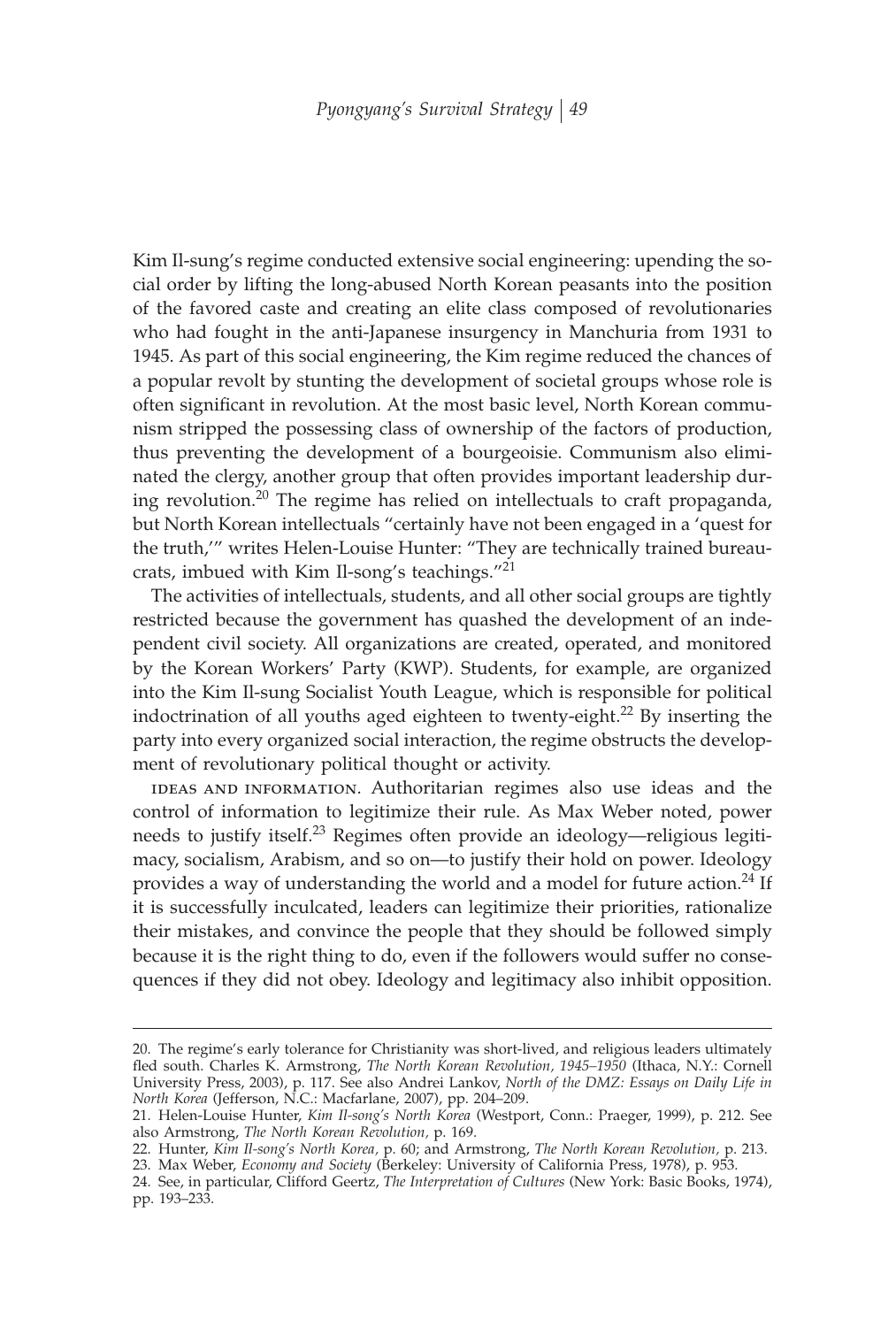Revolutions require a flag under which to rally, without which they are inchoate and ephemeral.<sup>25</sup> A regime with a robust ideology inhibits opposition from forming because rivals will find it more difficult to gain popular support. With this in mind, it is not surprising that a commonality of many successful revolutions is the prominent role of intellectuals.<sup>26</sup>

Another way a leader can gain legitimacy is through developing a cult of personality. The cult often tries to create charisma where none exists or where it is at risk of being undermined or routinized. As Weber noted, when charisma is accepted, the charismatic leader can break all rules and norms.<sup>27</sup> Perhaps equally important, the cult of personality weakens the position of other elites who might be rivals to the leader.

Nationalistic credibility is a particularly important form of regime legitimacy. Leaders emphasize the idea that "the people" should have sovereignty and should be the locus of political loyalty and identity.<sup>28</sup> Even governments that justify their rule in the name of credos that have little to do with "the nation" (religion, pan-Arabism, the consent of the governed) often highlight their nationalistic credentials. Iran's theocratic regime, for example, regularly emphasizes Persian nationalism in its rhetoric, and communist China and the Soviet Union often played to Chinese and Russian nationalisms.

Nationalism often has a xenophobic nature, as authoritarian regimes cultivate legitimacy by denouncing foreign enemies.<sup>29</sup> Leaders dodge responsibility for the country's problems by decrying foreign machinations, cast domestic political rivals as traitorous pawns of foreign enemies, and use these enemies to justify high military budgets. This credo also rationalizes an aggressive security service that, in the name of defeating foreign-backed traitors, can monitor and disrupt internal political activity.

All of these ideational tools require control of the information environment.

<sup>25.</sup> Eisenstadt, "The Breakdown of Communist Regimes and the Vicissitudes of Modernity," p. 35; Carlos M. Vilas, "Between Market Democracies and Capitalist Globalization: Is There Any Prospect for Social Revolution in Latin America?" *Socialism and Democracy,* Vol. 16, No. 2 (Summer 2002), pp. 137–151; and Jeffrey Berejikian, "Revolutionary Collective Action and the Agent-Structure Problem," *American Political Science Review,* Vol. 86, No. 3 (September 1992), p. 655. On the significance of ideology in communist regime resilience after 1989, see Martin Dimitrov, "Why Communism Didn't Collapse: Exploring Regime Resilience in China, Vietnam, Laos, North Korea, and Cuba," pp. 20–26, paper presented at the conference "Why Communism Didn't Collapse: Understanding Regime Resilience in China, Vietnam, Laos, North Korea, and Cuba," Dartmouth College, Hanover, New Hampshire, May 25–26, 2007.

<sup>26.</sup> Eisenstadt, "The Breakdown of Communist Regimes and the Vicissitudes of Modernity," p. 22. 27. On cults of personality, see Weber, *Economy and Society,* pp. 215, 241–254, 1112–1115.

<sup>28.</sup> This draws on Liah Greenfeld, *Nationalism: Five Roads to Modernity* (Cambridge, Mass.: Harvard University Press, 1993), p. 3.

<sup>29.</sup> Thomas J. Christensen, *Useful Adversaries: Grand Strategy, Domestic Mobilization, and Sino-American Conflict, 1947–1958* (Princeton, N.J.: Princeton University Press, 1996).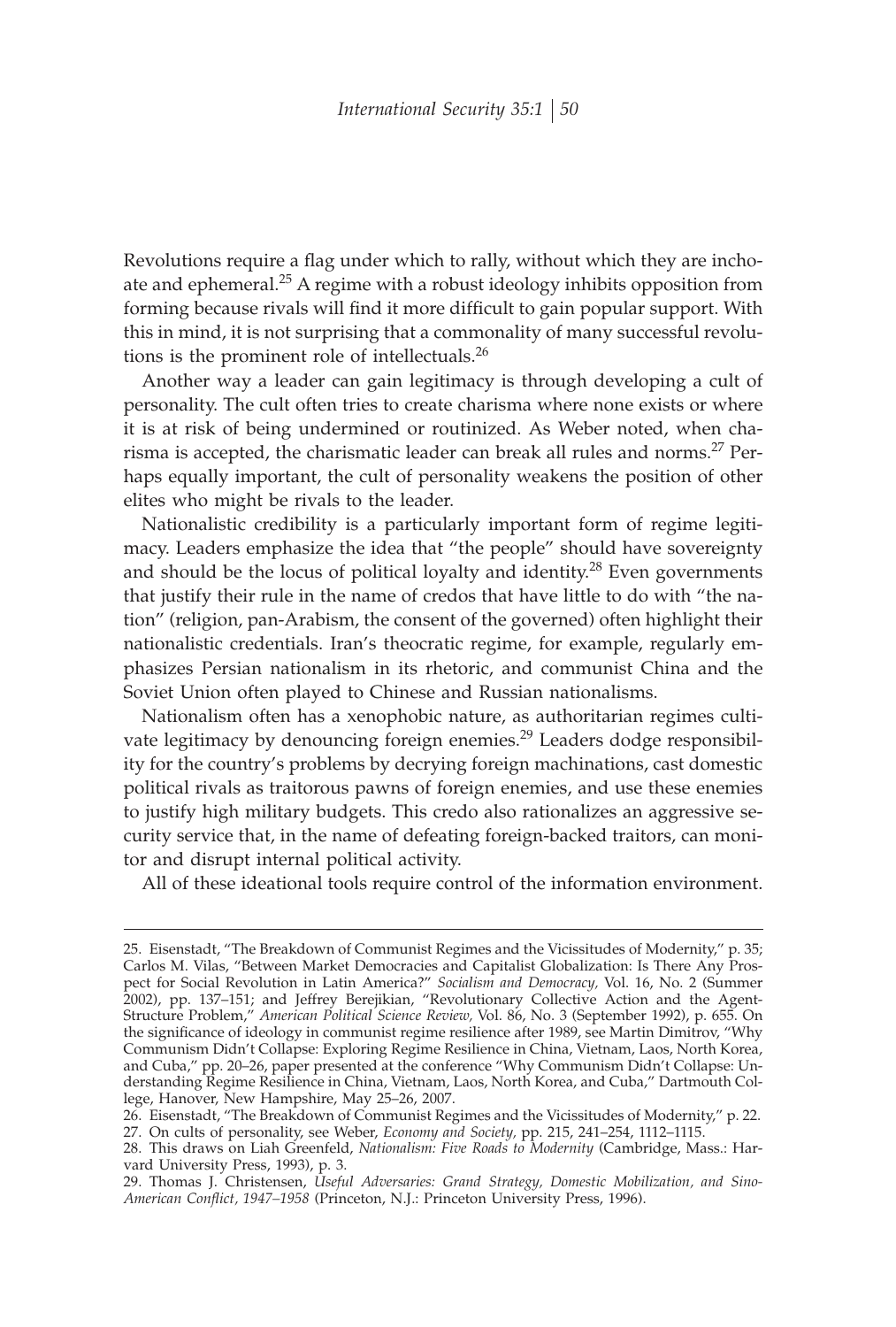The "marketplace of ideas" in liberal democratic states should puncture a cult of personality and challenge xenophobic myths. $30$  By controlling ideas and information, authoritarian regimes increase their legitimacy in the eyes of the governed and inhibit the formation of opposition.

Authoritarian leaders in the Middle East have relied heavily on ideological tools of control. In the 1950s, 1960s, and 1970s, Egypt, Syria, and Libya portrayed themselves as leaders of a socialist and Arab nationalist camp, whereas Saudi Arabia, Morocco, and Jordan tried to placate Arab nationalism while presenting their legitimacy in terms of monarchical tradition and religion. Some leaders depended heavily on their charisma. Iran's Ayatollah Ruhollah Khomeini appears almost to have sprung from the pages of Weber, compelling near-fanatical loyalty among many of his people.<sup>31</sup> In Iraq Saddam Hussein created a cult of personality, in an effort to achieve godlike status. Other regimes were less extreme, but they too extolled the wisdom of the political leadership and refused to tolerate direct criticism of the king or president.

Middle Eastern regimes also exploit foreign intervention to stir up nationalism to bolster their domestic positions. For Iran the history of foreign intervention, including the toppling of Mohammad Mosaddeq's regime in 1953, made subsequent regime claims of U.S. and British meddling more credible.<sup>32</sup> The 1956 Suez War (in which Egypt went to war with Israel, France, and the United Kingdom) was a military defeat but a resounding political victory for Egyptian President Gamal Abdel Nasser. His defiance in the face of outside pressure lionized him at home and among many Arabs outside Egypt. As Robert Pape writes, "External pressure is more likely to enhance the nationalist legitimacy of rulers rather than to undermine it."<sup>33</sup>

North Korea's highly indigenized ideology and, in particular, nationalism helped to sustain the regime amid the collapse of other Marxist-Leninist regimes in the  $1990s<sup>34</sup>$  The regime inculcates its ideas into the North Korean people through every possible medium, including education, arts and enter-

<sup>30.</sup> Stephen Van Evera, "Hypotheses on Nationalism and War," *International Security,* Vol. 18, No. 4 (Spring 1994), pp. 32–33.

<sup>31.</sup> See James Jankowski, *Nasser's Egypt, Arab Nationalism, and the United Arab Republic* (Boulder, Colo.: Lynne Rienner, 2001); and Said Amir Arjomand, *The Turban for the Crown: The Islamic Revolution in Iran* (New York: Oxford University Press, 1988).

<sup>32.</sup> Mark J. Gasiorowski and Malcolm Byrne, eds., *Mohammad Mosaddeq and the 1953 Coup in Iran* (Syracuse, N.Y.: Syracuse University Press, 2004); and Kenneth M. Pollack, *The Persian Puzzle: The Conºict between Iran and America* (New York: Random House, 2004).

<sup>33.</sup> Robert A. Pape, "Why Economic Sanctions Do Not Work," *International Security,* Vol. 22, No. 2 (Fall 1997), p. 107.

<sup>34.</sup> Cumings, *North Korea;* Armstrong, *The North Korean Revolution,* p. 4; Dimitrov, "Why Communism Didn't Collapse"; and Kongdan Oh and Ralph C. Hassig, *North Korea through the Looking Glass* (Washington, D.C.: Brookings Institution Press, 2000), p. 17.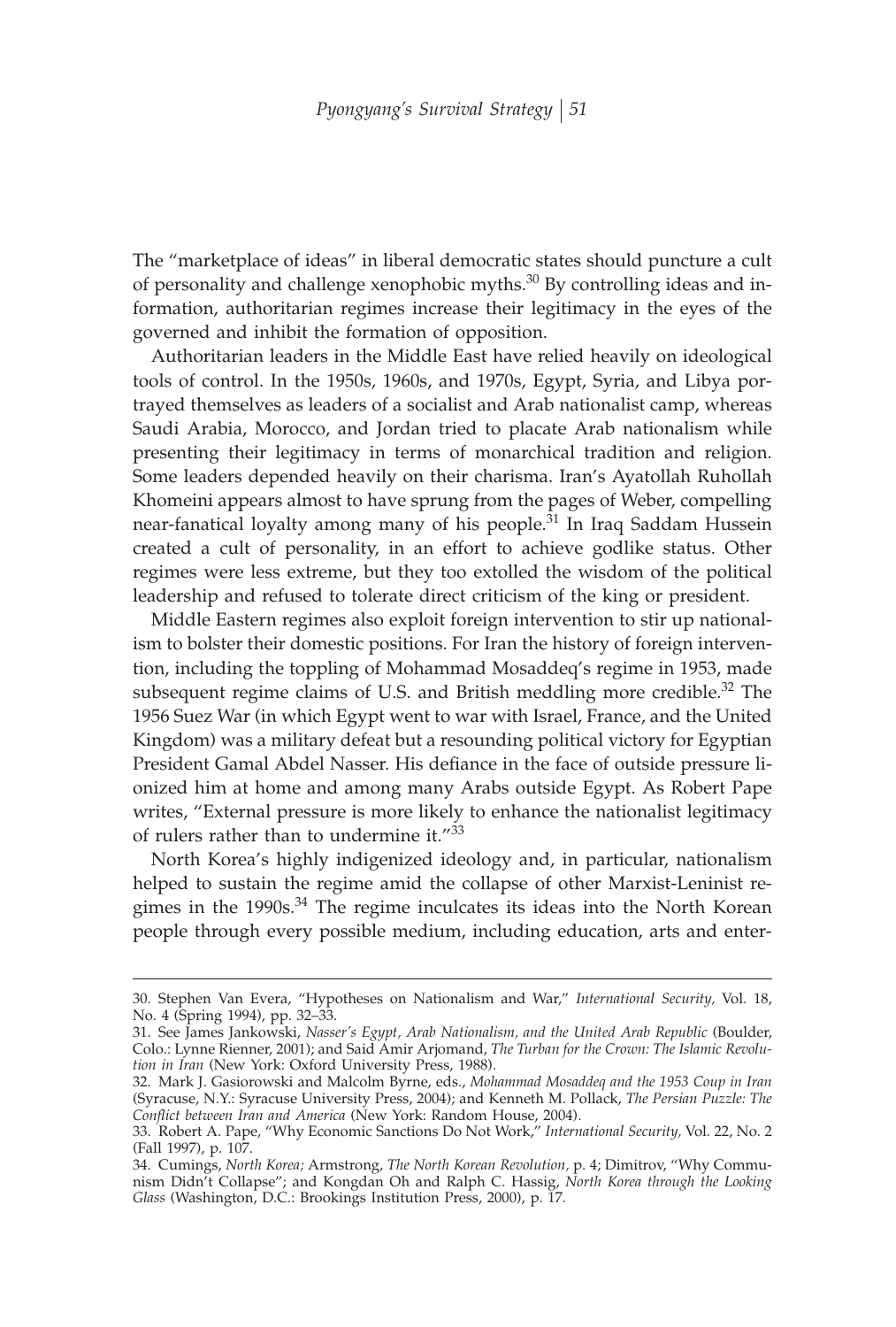tainment, monuments and memorialization, and the epic Mass Games stadium shows. *Juche* ideology, created by Kim Il-sung, is "the absolute given of North Korean life, the defining characteristic of the nation and of any 'good' North Korean."<sup>35</sup> *Juche* is typically translated as "self-reliance," or as solving your own problems under all circumstances.<sup>36</sup> It prescribes citizens to use creativity and independence to build a thriving society, so North Korea can protect itself from its capitalist enemies. Economically, *juche* prescribes autarky.<sup>37</sup>

Another important aspect of North Korean ideology is the Supreme Leader (*suryong*) system, which established Kim Il-sung as the "sun of the nation" and the "eternal President of the Republic."<sup>38</sup> Charles Armstrong writes that the Kim family, with patriarch Kim Il-sung, "became a kind of substitute and symbol for the family of the Korean nation." As B.R. Myers argues, the North Korean narrative limns its people as childlike innocents in a hostile, impure world, protected by their "Parent Leader." Bruce Cumings emphasizes the compatibility of the *suryong* system with fundamental Korean values such as Confucianism: "Loyalty and filial piety," he notes, "form the deepest wellsprings of Korean virtue.<sup>"39</sup> Regime mythology represents Kim Il-sung as a filial son of an anti-Japanese fighter, descended from a pantheon of revolutionary ancestors; Kim's filial son, Kim Jong-il, carries on in this tradition. $40$ 

The *suryong* system is propagated through a ubiquitous cult of personality. Even after his death, Kim Il-sung remains the Supreme Leader and head of the North Korean family. His birthday (April 15) is still the most important ceremonial day of the year; the year of his birth (1912) marks Year 1 of the North Korean calendar. In 1995, while people were perishing from food shortages, Kim Jong-il spent \$1 billion to expand the Kumsusan Memorial Palace, where his father's body is entombed. Upwards of 35,000 statues of Kim Il-sung dominate public squares around the country, notably the sixty-five-foot bronze statue in Pyongyang. The International Friendship Exhibition showcases gifts from world leaders as evidence of global reverence for the Kim regime.

As for Kim Jong-il's personality cult, the regime reports that the Dear Leader

<sup>35.</sup> Oh and Hassig, *North Korea through the Looking Glass*, p. 15.

<sup>36.</sup> Cumings, *North Korea,* p. 158. This section draws on Bradley K. Martin, *Under the Loving Care of the Fatherly Leader: North Korea and the Kim Dynasty* (New York: Thomas Dunne, 2004), p. 123.

<sup>37.</sup> Quoted in Nicholas Eberstadt, *The End of North Korea* (Washington, D.C.: American Economic Institute Press, 1999), p. 13.

<sup>38.</sup> Samuel S. Kim, "Introduction: A Systems Approach," in Kim, ed., *The North Korean System in the Post–Cold War Era* (New York: Palgrave, 2001), p. 14.

<sup>39.</sup> Armstrong, *The North Korean Revolution,* pp. 222–223; B.R. Myers, *The Cleanest Race: How North Koreans See Themselves—And Why It Matters* (Brooklyn, N.Y.: Melville House, 2010); and Cumings, *North Korea,* p. 107. See also Bruce Cumings, *Korea's Place in the Sun: A Modern History* (New York: W.W. Norton, 1997), pp. 409–411; and Selig S. Harrison, "Time to Leave Korea?" *Foreign Affairs,* Vol. 80, No. 2 (March/April 2001), pp. 70–71.

<sup>40.</sup> Oh and Hassig, *North Korea through the Looking Glass,* p. 100; and Armstrong, *The North Korean Revolution,* p. 226.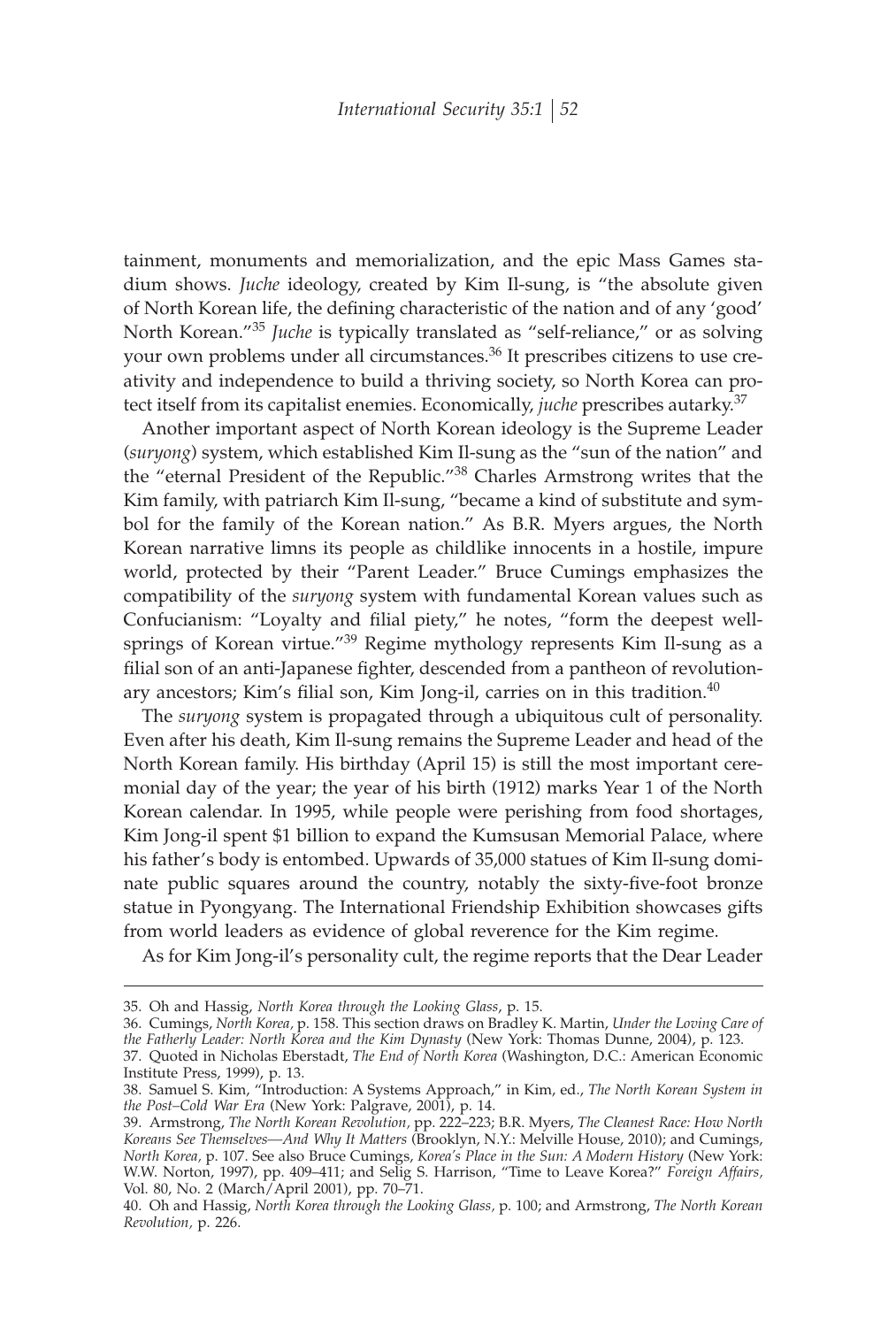was born on Mount Paektu, a beloved Korean national symbol (historians say he was born in the Soviet Union during the Korean insurgency). Kanggye, where the mountain is located, is replete with "Kim Jong-il Slept Here" markers; one entire district of Kanggye city is essentially a monument to him.<sup>41</sup> A badge bearing the visage of one of the Kims is mandatory for every lapel, symbolizing citizenship and membership in the North Korean family. Giant portraits of father and son gaze down on all public squares and are required in every household and office.<sup>42</sup>

The Kim regime also rests on the mythology of the anti-Japanese insurgency in Manchuria: the heart of Korean propaganda, storytelling, and arts.<sup>43</sup> Kim Il-sung fanned his anti-Japanese guerrilla experiences in Manchuria into a heroic anti-imperialist struggle. The mythology serves as North Korea's "Genesis," justifies Kim's position as *suryong*, and legitimates the exalted status of the guerrilla elite, without which North Korea could not have expelled the imperialists and achieved its liberation. (No allies toward this end are acknowledged.) The Manchurian mythology also legitimates the military's powerful role in North Korean society: propaganda constantly links the Korean People's Army to the heroic band of guerrillas.

At the core of the Manchurian mythology, and prevalent in North Korean nationalism more broadly, is pronounced xenophobia. In its modern history, Korea has experienced constant invasion and domination by great powers; it has been a thoroughfare they cross to fight one another and a zone over which they vie for control. Cumings argues that North Korea "is first of all, and above all, an anti-Japanese entity," and that anti-Japanese sentiment "is drummed into the brains of everyone in the country."<sup>44</sup> Propaganda demonizes the United States for dividing the peninsula, for engaging in various kinds of aggression and atrocities (real and imagined), for attempting to subjugate Korea and turn it over to the Japanese imperialists, and for preventing national unification. Myers describes the deeply racist overtones of North Korean nationalism: how propaganda denigrates the Japanese and Americans as bastards, jackals, and swine—who have "snouts" rather than noses and who "croak" rather than die.<sup>45</sup> The North Korean narrative depicts South Koreans as contaminated by association with the impure Americans and as *juche*'s mirror

<sup>41.</sup> Martin, *Under the Loving Care of the Fatherly Leader,* p. 390.

<sup>42.</sup> Hunter, *Kim Il-song's North Korea,* p. 14.

<sup>43.</sup> This paragraph draws from Cumings, *North Korea,* pp. 124–127. See also Armstrong, *The North Korean Revolution,* pp. 227–228.

<sup>44.</sup> Bruce Cumings, "Why Didn't North Korea Collapse, and Why Did So Many Influential Americans Think It Would?" paper presented at the conference "Why Communism Didn't Collapse," pp. 19–20; and Lankov, *North of the DMZ,* pp. 45–49.

<sup>45.</sup> Myers, *The Cleanest Race,* chap. 5; Cumings, *North Korea,* chap. 1; Lankov, *North of the DMZ,* pp. 45–48; and Harrison, *Korean Endgame,* chap. 2.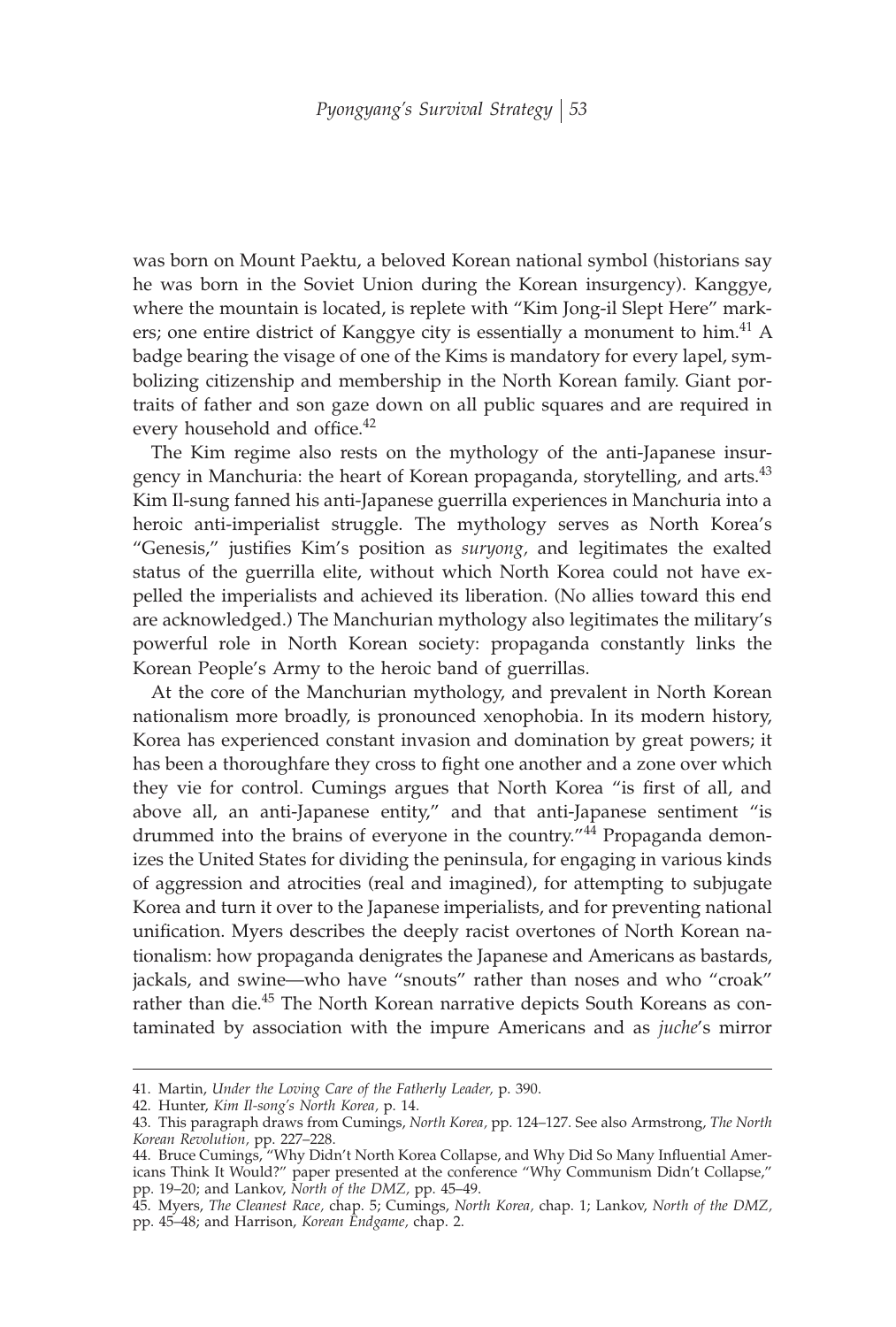image—servile flunkeys to American masters. Thus, according to this view, only North Koreans truly represent Korean nationalism.<sup>46</sup> Pyongyang stokes such xenophobia to increase regime legitimacy, fan fears of threat and encirclement, and cast domestic political opponents as traitors. Xenophobia justifies high military spending and the "military first" ideology (songun) promulgated by Kim Jong-il after his father's death.

As the regime inculcates its ideologies and cult of personality, it strives for tight control of information. North Korean schools educate the people in *juche* and Kim worship. One study estimates that 35 percent of elementary school education is political education; this ratio rises to 40 percent at the university level.<sup>47</sup> All subjects are imbued with nationalistic content: for example, one primary school mathematics textbook queries: "The brave uncles from the Korean People's Army destroyed six tanks of the wolf-like American bastards. Then they destroyed two more. How many tanks did they destroy all together?"<sup>48</sup> Schoolchildren and adults alike must participate in daily political study groups, where they are quizzed about *juche* thought and history and instructed to memorize lists of significant dates and long speeches by Kim Il-sung. The party-appointed neighborhood chiefs monitor attendance and performance.<sup>49</sup> People who the government believes are particularly at risk (e.g., those with contact with the outside world, political prisoners, and high-level officials) undergo the highest levels of political indoctrination and monitoring.

Pyongyang goes to great lengths to deny its people the ability to access foreign information. All media are state-run, with radios and televisions (luxury items) fixed to government-run stations. People can tinker with their radios to access foreign stations, but if inspectors discover such treachery during a surprise home search, the accused will be severely punished. North Korea has almost no internet access, except among a few elites, whose computer usage is closely monitored. Cellphone usage is similarly and severely curtailed, despite the limited successes of human rights groups to distribute phones to northerners to break the regime's information grip.<sup>50</sup>

The regime also tries to deny its people direct contact with foreigners. Ordinary citizens are not permitted to travel abroad; visitors to North Korea are

<sup>46.</sup> Harrison, *Korean Endgame,* p. 11; and Myers, *The Cleanest Race,* chap. 6.

<sup>47.</sup> Martin, *Under the Loving Care of the Fatherly Leader,* p. 167.

<sup>48.</sup> Quoted in Lankov, *North of the DMZ,* p. 47. This section also draws on Oh and Hassig, *North Korea through the Looking Glass,* pp. 140–142; and Armstrong, *The North Korean Revolution,* pp. 174– 180.

<sup>49.</sup> Hunter, *Kim Il-song's North Korea,* p. 21; and Oh and Hassig, *North Korea,* pp. 136, 142.

<sup>50.</sup> Joseph S. Bermudez, "Information and the DPRK's Military and Power-Holding Elite," in Kongdan Oh and Ralph C. Hassig, eds., "North Korean Policy Elites," IDA Paper, P-3903 (Alexandria, Va.: Institute for Defense Analysis, June 2004), pp. I-14 to I-15; and Sang-hun, "North Koreans Use Cellphones to Bare Secrets."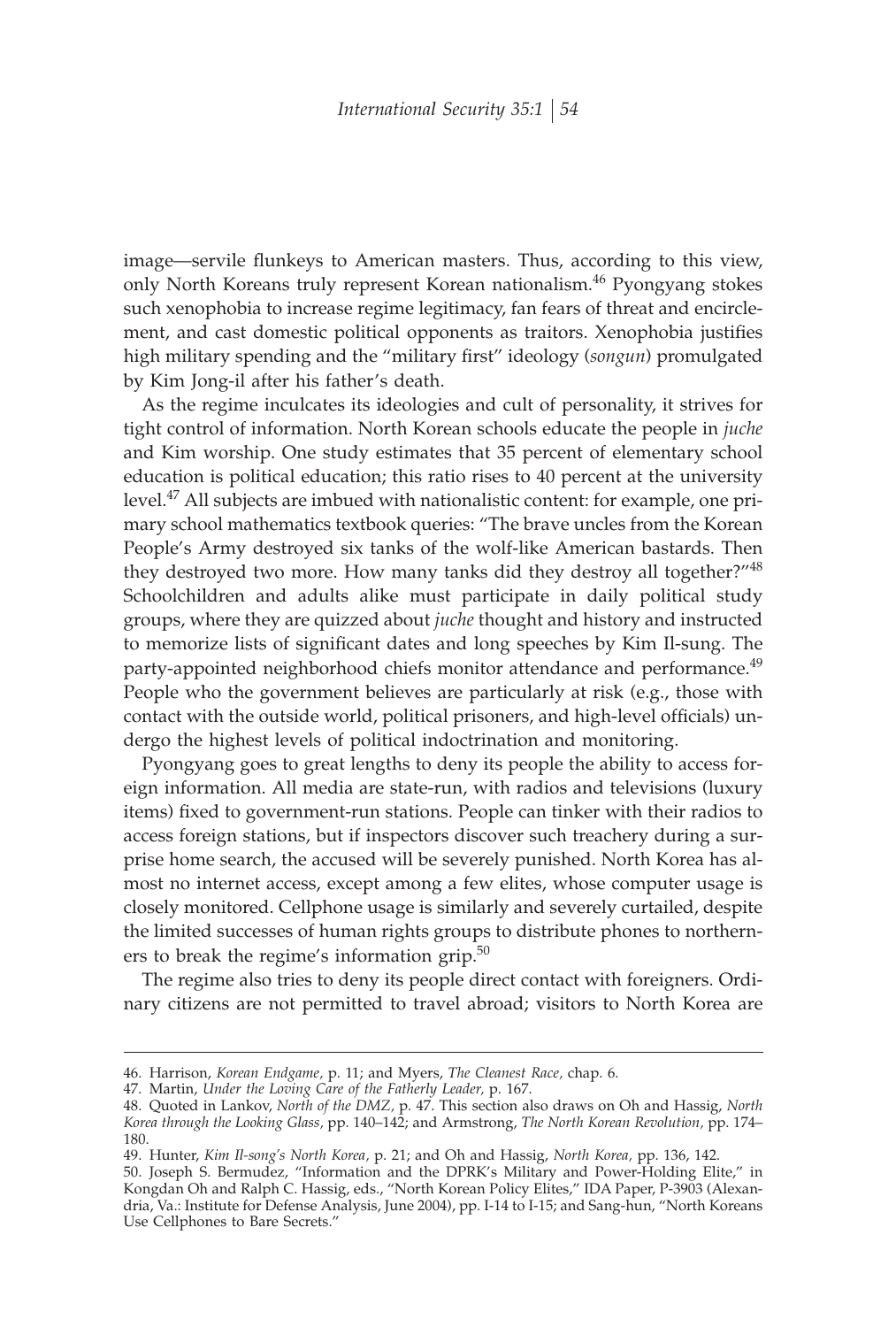permitted no unaccompanied or spontaneous contact with its people. During the famine, foreign relief workers were escorted and were kept out of whole swaths of the country.<sup>51</sup> The regime tightly restricts the few areas in which North Koreans might interact with foreigners. North Korean workers in the special economic zones or in Russian timber or mining industries are told to avoid foreign contact and are constantly watched by informers.

Many observers testify to a profound decrease in information control since the 1996–97 famine.<sup>52</sup> With officials such as border guards and train conductors desperate for funds and food, bribes are common, so the regime's legendary efforts at control are said to be growing more lax. As a result, North Koreans are increasingly crossing borders in search of food and livelihoods from smuggling, and are thus witnessing China's and South Korea's relative prosperity. Additionally, the goods that smugglers carry—particularly South Korea's cast-off VCRs and videotapes of South Korean movies and television shows—spread the word to the people back home. Thus contemporary accounts suggest that the regime's ability to control information is decreasing.

use of force. In the event that the information campaign fails, nationalism wanes, and independent social classes emerge, authoritarian leaders retain their most important tool for staying in power: the regular and often brutal use of force. Loyal and effective security forces are a vital component of this strategy.<sup>53</sup> Through their apparent willingness to use force, authoritarian regimes create a collective-action problem for would-be revolutionaries. Force makes protest more costly. Effective repression can compel individuals not to support an insurgency, even if they sympathize with the anti-regime agenda. $54$ 

Authoritarian regimes monitor the population and use force to suppress both individual and mobilized opposition. They traditionally rely on infiltration and informers to discover anti-regime activity. Saddam Hussein's Iraq, for

<sup>51.</sup> Stephan Haggard and Marcus Noland, *Famine in North Korea: Markets, Aid, and Reform* (New York: Columbia University Press, 2007), pp. 92–97.

<sup>52.</sup> Lankov, "Changing North Korea"; Christian Caryl, "The Other North Korea," *New York Review of Books,* August 14, 2008; Bonnie Glaser, Scott Snyder, and John Park, "Keeping an Eye on an Unruly Neighbor: Chinese Views of Economic Reform and Stability in North Korea" (Washington, D.C.: United States Institute of Peace, 2008), p. 16; "Survival of the Fittest," *Economist,* September 27–29, 2008, pp. 13–15; and Barbara Demick, "Trading Ideals for Sustenance," *Los Angeles Times,* July 4, 2005.

<sup>53.</sup> On the use of force, see Nathan Leites and Charles Wolf Jr., *Rebellion and Authority: An Analytic Essay on Insurgent Conºicts* (Chicago: Markham, 1971); Ian Lustick, *Arabs in the Jewish State: Israel's Control of a National Minority* (Austin: University of Texas Press, 1980); Mark R. Thompson, "To Shoot or Not to Shoot: Posttotalitarianism in China and Eastern Europe," *Comparative Politics,* Vol. 34, No. 1 (October 2001), pp. 63–83; and Juan J. Linz, *Totalitarian and Authoritarian Regimes* (Boulder, Colo.: Lynne Rienner, 2000), pp. 100–101. On the role of the security services, see James T. Quinlivan, "Coup-proofing: Its Practice and Consequences in the Middle East," International Secu*rity,* Vol. 24, No. 2 (Fall 1999), pp. 148, 153–154; Skocpol, *States and Social Revolutions,* pp. 284–328; and Bellin, "The Robustness of Authoritarianism in the Middle East," p. 143.

<sup>54.</sup> Leites and Wolf, *Rebellion and Authority;* and Tilly, *From Mobilization to Revolution,* p. 100.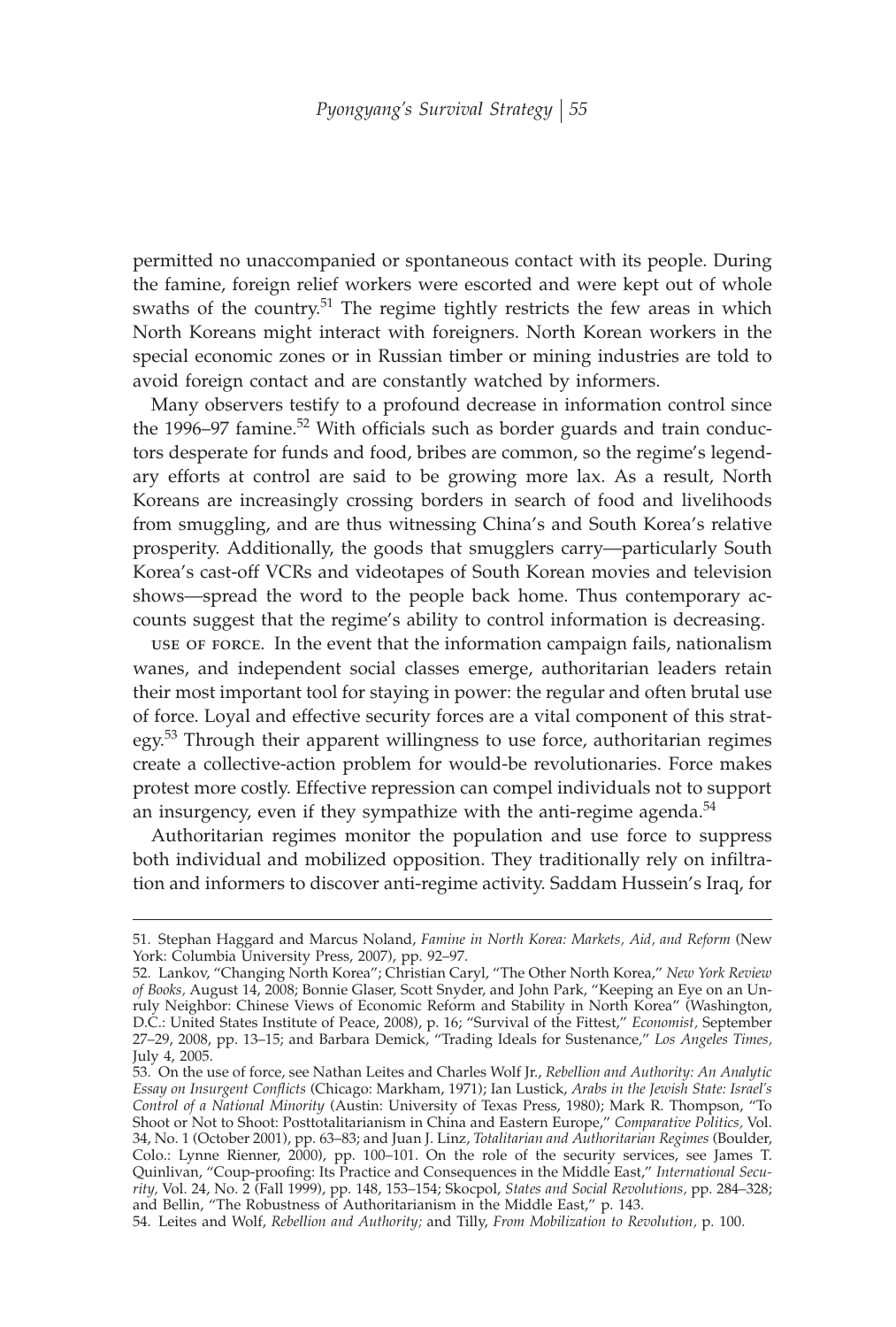example, penetrated society with overlapping layers of security services that reported on every conceivable activity as well as on one another. Iraqi intelligence regularly used provocateurs to test individual's loyalty, fostering an atmosphere of fear and suspicion.<sup>55</sup> Regimes that suspect individuals of disloyalty to the government use force against them, both to prevent their involvement in any future activity and to deter others from similar behavior. Authoritarian regimes also demonstrate (or suggest) a willingness to use force against organized protest.

An important distinction exists between regimes that are totalitarian and, in Vaclav Havel's words, those that are "post-totalitarian." In post-totalitarian regimes, disloyalty might cause people to, for example, lose their jobs, see their children refused higher education, or suffer other sanctions that are serious but far from the mass liquidations of classic totalitarian regimes such as Joseph Stalin's Soviet Union. By contrast, totalitarian regimes punish disloyalty through torture, orchestrated disappearances, exile to gulags, or execution. The family members of individual suspects may suffer similar punishment. The totalitarian/post-totalitarian distinction has important implications for regime stability: as Mark Thompson argues, only in post-totalitarian regimes "[is] organized dissent thinkable, and the question of whether or not it will be suppressed worth posing."<sup>56</sup>

Force has promoted the resilience of many Middle Eastern regimes. The regime closest to totalitarian was Saddam's Iraq, but virtually every Arab regime relies heavily on security services to preserve itself.<sup>57</sup> As Eva Bellin argues, the "robust coercive apparatus" of Middle East states explains the persistence of authoritarianism there.<sup>58</sup> In Syria, for example, almost every facet of political activity is stifled: the opposition cannot establish political parties, hold marches, disseminate literature critical of the government, or otherwise act without risking brutal punishment. Such policies kept the regime of Hafez al-Assad in power for twenty-nine years and now uphold the reign of his son. Each Arab state varies in its use of force, but in all of them restrictions on political opposition remain severe, and dissent is brutally punished.

<sup>55.</sup> Regis Matlak, "Inside Saddam's Grip," *National Security Studies Quarterly,* Vol. 5, No. 2 (June 1999), electronic version.

<sup>56.</sup> This paragraph draws from Thompson, "To Shoot or Not to Shoot," p. 71. See also Carl J. Friedrich and Zbigniew K. Brzezinski, *Totalitarian Dictatorship and Autocracy* (Cambridge, Mass.: Harvard University Press, 1956); and Juan J. Linz and Alfred Stepan, *Problems of Democratic Transition and Consolidation: Southern Europe, South America, and Post-Communist Europe* (Baltimore, Md.: Johns Hopkins University Press, 1996).

<sup>57.</sup> Security service control is less robust in Lebanon and post-Saddam Iraq, but the level of civil violence in these countries has at times been extreme, with both of them labeled "failed states." 58. Bellin, "The Robustness of Authoritarianism in the Middle East," p. 143.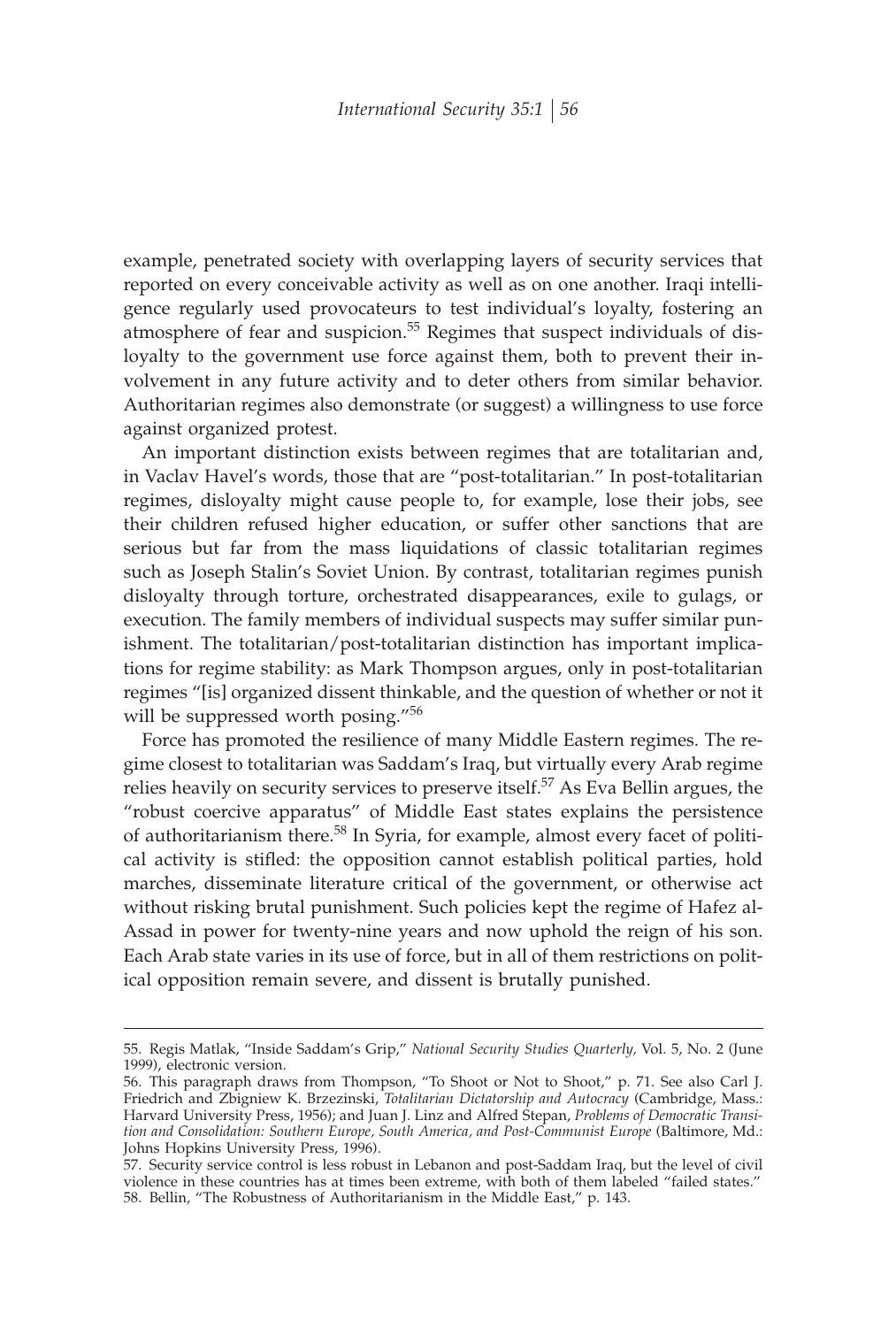Of course, there are cases in which the use of force has failed or backfired (in the Middle East, the 1979 Iranian Revolution is a prominent example).<sup>59</sup> Such regimes have allowed greater political pluralism (as opposed to charismatic leadership). The leader has agreed to some limits on power and to some safety assurances for subordinates. The regime is steered by a generation of leaders who are less identified with the revolutionary ideology that brought it to power. Society is more socioeconomically modernized and interacts with the outside world. In certain ("frozen") post-totalitarian regimes, Thompson argues, popular dissatisfaction (perhaps based on economic problems or regime illegitimacy) may find the political space to develop into organized dissent, and similar dissatisfaction among the security services may lead them not to defend the regime. Thus fell the regimes of Eastern Europe and the shah's Iran. $60$ 

As defector Kim Young-song commented, "Everybody's watching each other in North Korea."<sup>61</sup> Dissent is detected through an elaborate network of informants working for multiple internal security agencies. Kongdan Oh and Ralph Hassig note how the system of informants confounds resistance against the government: "A basic principle in North Korea is that two people who trust each other may discuss sensitive issues, but when a third joins them, nothing can be said."<sup>62</sup> Every North Korean belongs to an *inminban,* a neighborhood grouping of thirty to fifty families, watched over by an official who is usually a middle-aged woman who makes sure that nothing improper is going on within her group. To support (and monitor) her, the police conduct surprise home checks. For workplace surveillance, party officials are installed in factories, offices, and colleges.<sup>63</sup>

Punishment for suspected disloyalty is severe. People accused of relatively minor offenses are assigned a short period of "reeducation." Those accused of more serious transgressions are interred in political prison camps: perhaps 200,000 North Koreans are in such camps. Conditions in the camps are said to be appalling, a situation that was particularly true during the famine. Inmates routinely die from malnutrition, disease, overwork, beatings, or execution. $64$ 

<sup>59.</sup> This paragraph draws from Thompson, "To Shoot or Not to Shoot," at p. 71.

<sup>60.</sup> On the Iranian Revolution, see Mohsen M. Milani, *The Making of Iran's Islamic Revolution: From Monarchy to Islamic Republic* (Boulder, Colo.: Westview, 1994); and Arjomand, *The Turban for the Crown.*

<sup>61.</sup> Quoted in Martin, *Under the Loving Care of the Fatherly Leader,* p. 291.

<sup>62.</sup> Oh and Hassig, *North Korea through the Looking Glass,* p. 140.

<sup>63.</sup> Quoted in Martin, *Under the Loving Care of the Fatherly Leader,* pp. 399, 274. Lankov describes the *inminban* and home checks in *North of the DMZ,* pp. 173–179.

<sup>64.</sup> Haggard and Noland, *Famine in North Korea,* p. 6; Blaine Harden, "N. Korea's Hard-Labor Camps: On the Diplomatic Back Burner," *Washington Post,* July 20, 2009; and Kang Chol-hwan and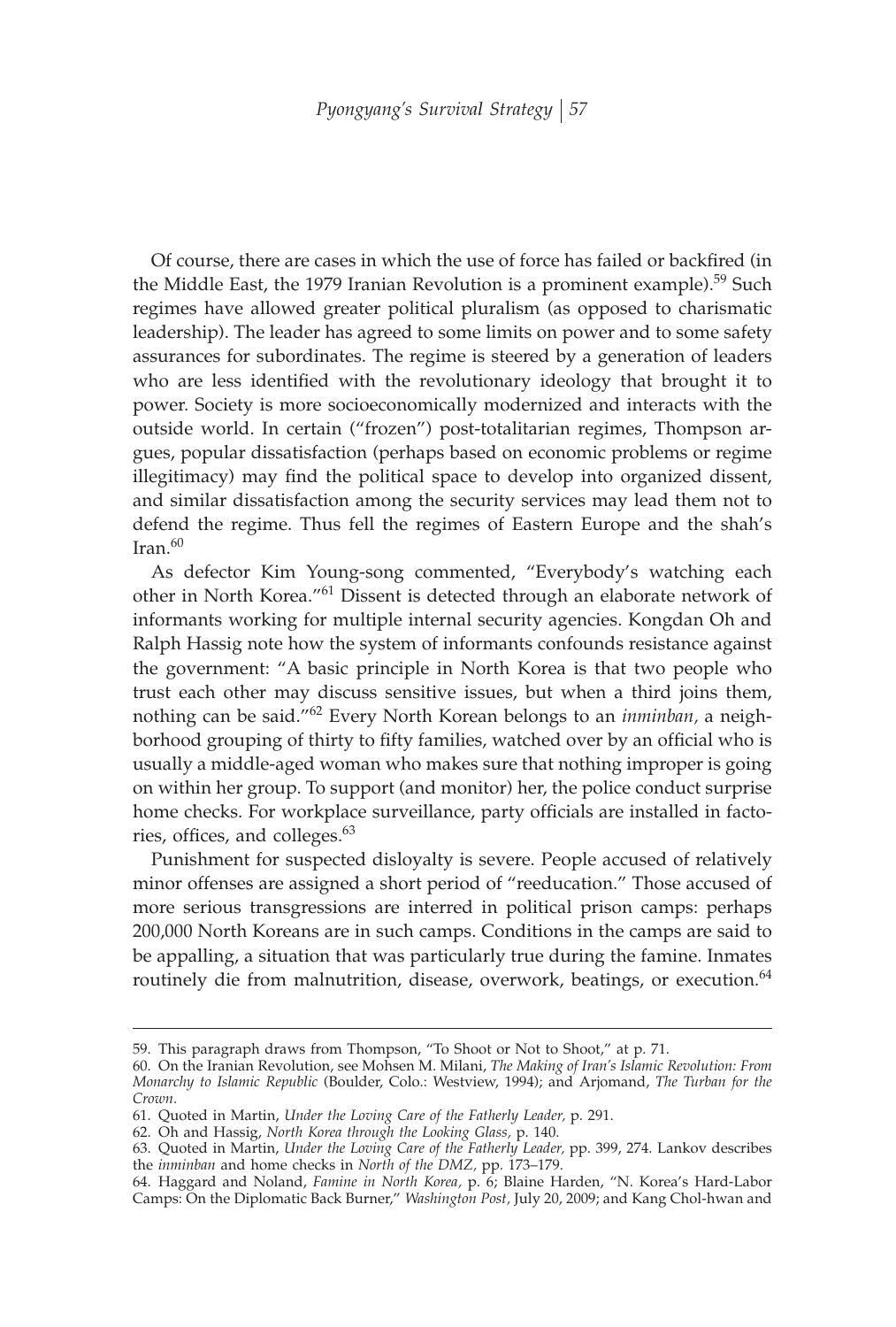People accused of the most serious offenses are either executed immediately or dispatched to camps from which no release is possible, where inmates are starved or worked to death.

According to the "three generations" policy, the regime punishes not only the individual responsible but his or her whole family. Parents, spouses, children, aunts, uncles, and cousins may be punished to varying degrees of severity: by having the incident entered into their permanent records, by banishment, or by the entire family's imprisonment in a prison camp. Oh and Hassig comment, "This form of punishment has proved extremely effective in deterring all but the most brave, selfish, or reckless individuals from going against the Kim regime."<sup>65</sup>

#### preventing coups against the kim regime

Authoritarian regimes rely heavily on security forces for repression, but the army and security services are also their greatest potential threats. Aside from a popular revolt, authoritarian regimes may be unseated in a coup d'état by members of the military or the government. In theory at least, armies are well organized and disciplined. Most important, they are armed. United, the army can oust a civilian government and defeat its supporters, regardless of whether that government enjoys widespread legitimacy. Even a small group within the army can successfully seize power by killing or neutralizing the existing leadership and preventing a rival from taking power.<sup>66</sup> To defuse the threat of coups d'état, authoritarian leaders rely not only on the tools discussed above; they also employ co-optation, the manipulation of foreign governments, and institutional coup-proofing to weaken the political power of a military in order to reduce the chances of a successful coup.

co-optation. To protect the regime against a coup, authoritarian leaders co-opt elites, whose acquiescence is crucial to political stability.<sup>67</sup> Organized opposition and violence require effective leadership. After the central government co-opts elites, they shift from independent spokesmen to docile functionaries who depend on the government for their position and fortune.

Regimes distribute economic rewards not to the country as a whole but to a politically important "selectorate." Democratic leaders pursue policies pleasing to a mass electorate: their ability to provide public goods (e.g., a healthy

Pierre Rigoulot, *Aquariums of Pyongyang: Ten Years in the North Korean Gulag,* trans. Yair Reiner (New York: Basic Books, 2001).

<sup>65.</sup> Oh and Hassig, *North Korea through the Looking Glass,* p. 139.

<sup>66.</sup> See Samuel E. Finer, *The Man on Horseback: The Role of the Military in Politics* (Boulder, Colo.: Westview, 1988); and Eric A. Nordlinger, *Soldiers in Politics: Military Coups and Governments* (Englewood Cliffs, N.J.: Prentice Hall, 1977).

<sup>67.</sup> V.P. Gagnon Jr., "Ethnic Nationalism and International Conflict: The Case of Serbia," *International Security,* Vol. 19, No. 3 (Winter 1994/95), pp. 130–166.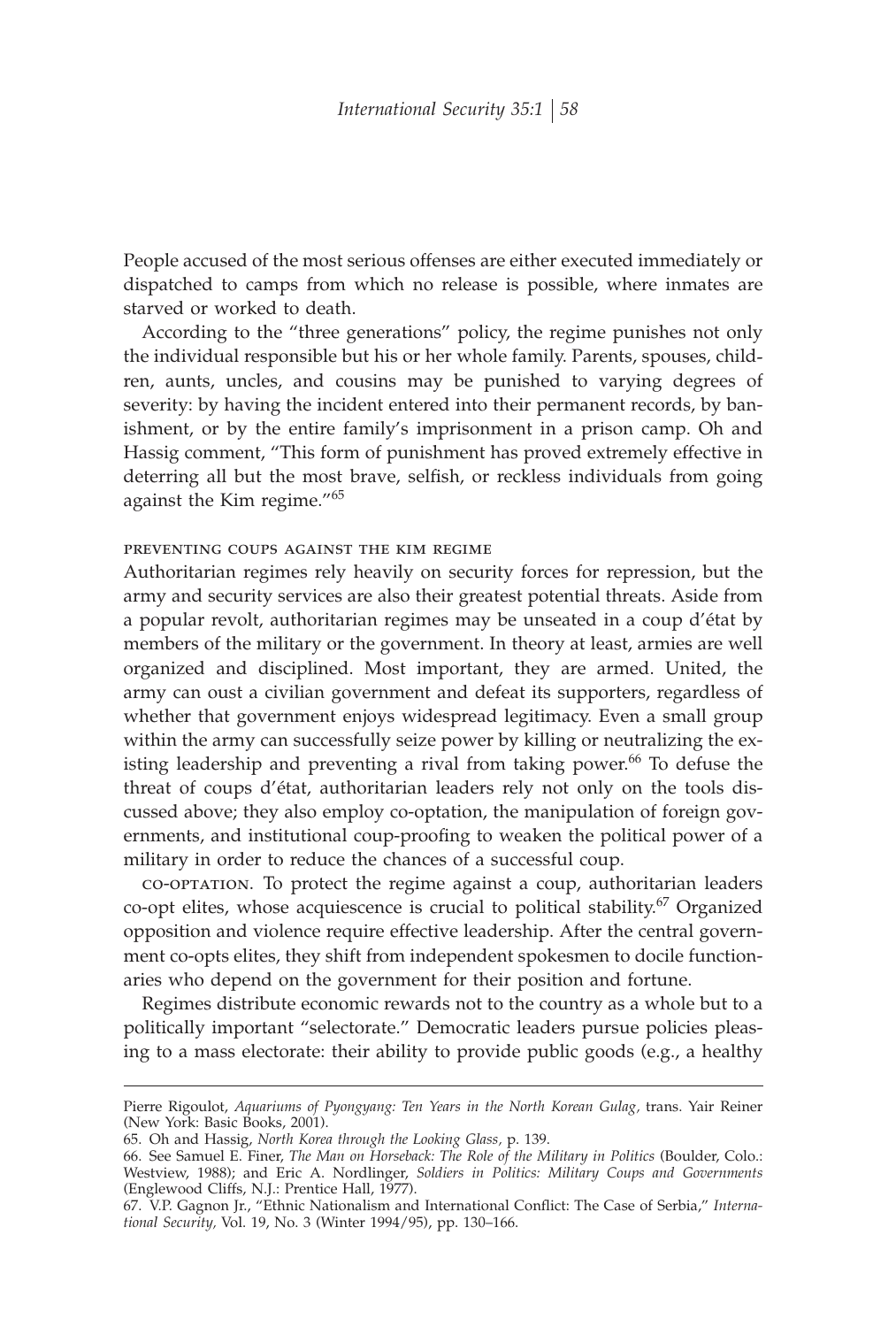economy or military victory) drives their ability to stay in power. By contrast, Susan Shirk has argued that the political fortunes of communist leaders depend on their provision of private goods to a selectorate of party and military officials. Private goods include lucrative government posts for one's family members, preferred housing, leisure, luxury goods, access to rents, and funding for pet projects. The rewards to elites can be political as well as economic, including, for example, limited influence in decisionmaking. $68$  Building on this theory, other scholars have found that a small selectorate can favor regime stability even when overall economic performance is poor, because the regime needs fewer resources to co-opt elites.

Governments throughout the Arab world are expert at co-opting elites to silence critical voices. Critics of all sorts, both secular and religious, are often given jobs or government contracts in exchange for their acquiescence. In Saudi Arabia it is common for a hostile religious leader to receive a lucrative position in exchange for his support or for an academic critic to become the head of a government-sponsored institute. Any continued dissent would jeopardize government patronage. As the Baath Party consolidated power in Syria in the 1960s, those admitted to the official Syndicate of Artisans could buy inputs from state agencies, participate in the social security fund, and obtain export licenses—healthy incentives for any business. Political and military elites used their power to enrich themselves and become members of the bourgeoisie, while the merchant elite used its wealth to buy political influence. As access to the state became the key to wealth, Sunni merchants sought ties to government and military figures. Over time a "military-mercantile complex" of officers and merchants developed.<sup>69</sup>

A strategy of co-optation has its drawbacks. Its scope is limited to elites; rather than address grievances, it merely seeks to limit opposition rather than stop it altogether. Co-optation may not endure: Israel found that its cooptation of Israeli Arab notables worked for many years, but that over time the co-opted leaders became discredited and could no longer sway the community they represented.<sup>70</sup> Co-optation is based on the provision of private goods, and when the funds for these goods dry up, or if the elites believe they can get a better deal from a rival leader, there is little left to tie them to the regime. In

<sup>68.</sup> Susan L. Shirk, *The Political Logic of Economic Reform in China* (Berkeley: University of California Press, 1993); Bruce Bueno de Mesquita, Alastair Smith, Randolph M. Siverson, and James D. Morrow, *The Logic of Political Survival* (Cambridge, Mass.: MIT Press, 2003); and Benjamin B. Smith, "Life of the Party: The Origins of Regime Breakdown and Persistence under Single-Party Rule," *World Politics,* Vol. 57, No. 3 (April 2005), p. 449.

<sup>69.</sup> Raymond A. Hinnebusch, "State and Civil Society in Syria," *Middle East Journal,* Vol. 47, No. 2 (Spring 1993), p. 252.

<sup>70.</sup> For a review of the use of co-optation, often coupled with control, see Lustick, *Arabs in the Jewish State.*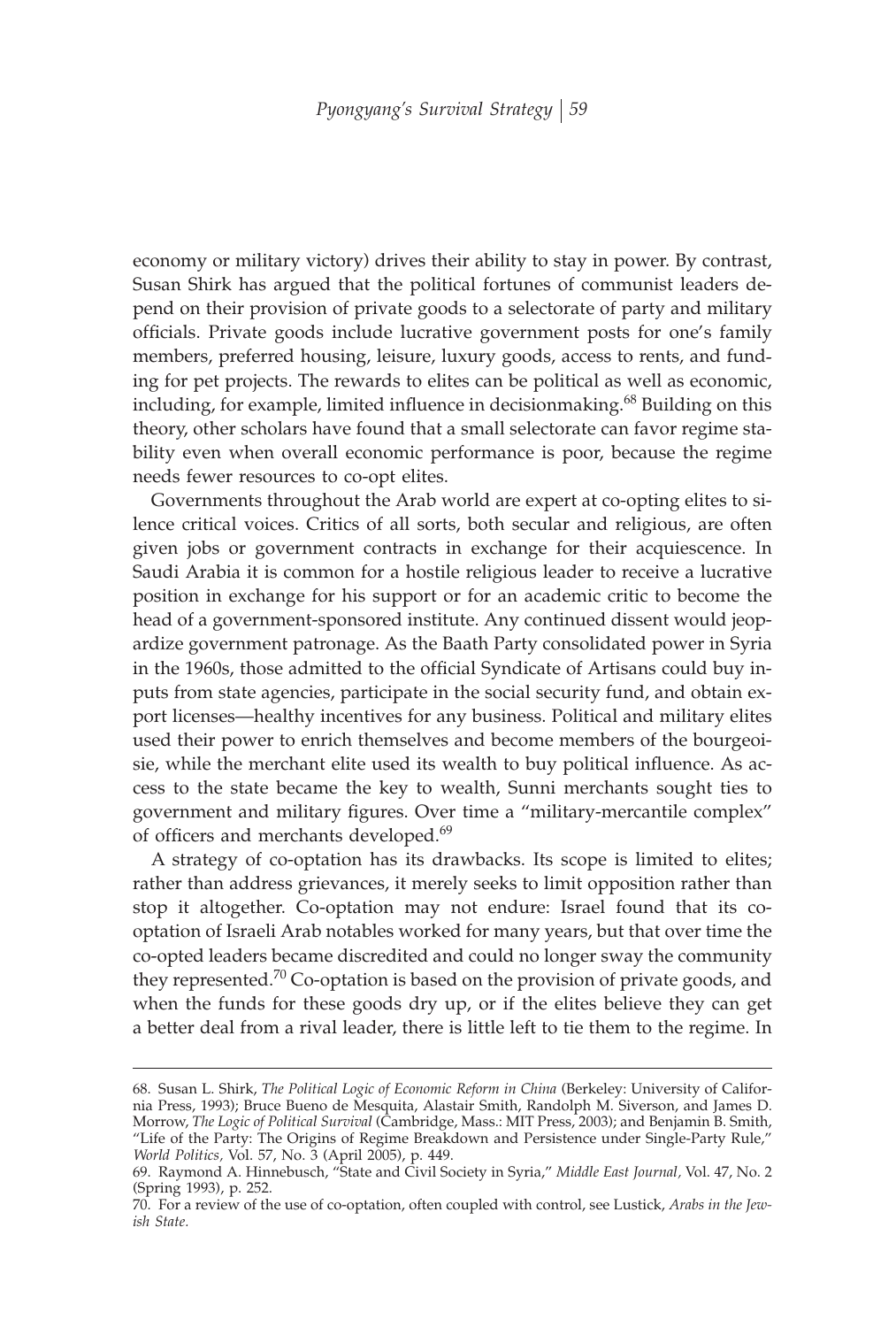the post-totalitarian regimes of Eastern Europe, the middle ranks of the military forces abandoned their communist masters even though they benefited greatly from their patronage.<sup>71</sup>

Economic crises need not shatter a strategy of co-optation, and they may even enhance it. Rulers can protect their core supporters and transfer the brunt of economic hardship to their opponents. In Panama the government reacted to a U.S. cutoff of the flow of dollars by paying less important supporters (such as government employees) with a cash substitute while ensuring that more important actors, such as the armed forces, remained well paid.<sup>72</sup> Even famine can become a tool of authoritarian control. Most of the 7 million victims of the Soviet Union's 1933 famine were Ukrainians; Stalin prevented food from entering the Ukraine as he sought to impose control over its restive population.<sup>73</sup> In the 1990s, international sanctions, the collapsing price of oil, and general graft and mismanagement caused considerable economic hardship in Iraq. Although this devastated Iraq's population, Saddam's regime controlled Iraqi food stockpiles and used them to bolster the population's dependence on the government. Those with the guns ate first. $74$ 

A command economy, disastrous in the long term for economic growth, enhances dependency on a regime. As Sharman points out, in communist Europe citizens depended on the regime for their careers, education, and daily consumption: "People had very little that could not be taken away with a minimum of effort by the state apparatus."<sup>75</sup>

As many dictators have done before him, Kim Jong-il cultivates an elite selectorate to stay in power. Under this strategy, the health of the overall economy is less important than the regime's ability to bribe elite supporters. The North Korean selectorate can be conceptualized as a key group of elites somewhere between 200 and 5,000 people, depending on how wide the circle is drawn—that includes military leaders, party officials, and bureaucrats. This group acquiesced to Kim's succession after his father's death; they keep Kim in power and will influence his choice of successor.<sup>76</sup>

<sup>71.</sup> Eisenstadt, "The Breakdown of Communist Regimes and the Vicissitudes of Modernity," p. 24. 72. Jonathan Kirshner, "The Microfoundations of Economic Sanctions," *Security Studies,* Vol. 6, No. 3 (Spring 1997), p. 52.

<sup>73.</sup> See Eberstadt, *The End of North Korea,* p. 62.

<sup>74.</sup> F. Gregory Gause III, "Getting It Backward on Iraq," *Foreign Affairs,* Vol. 78, No. 3 (May/June 1999), p. 57. This problem of shifting the impact of sanctions from elites to the people in general is common. See Pape, "Why Economic Sanctions Do Not Work," p. 107; and Daniel Byman and Matthew Waxman, *The Dynamics of Coercion: American Foreign Policy and the Limits of Military Might* (New York: Cambridge University Press, 2002), pp. 105–117.

<sup>75.</sup> Sharman, *Repression and Resistance in Communist Europe,* p. 15.

<sup>76.</sup> Bruce Bueno de Mesquita, James D. Morrow, Randolph M. Siverson, and Alastair Smith, "Testing Novel Implications from the Selectorate Theory of War," *World Politics,* Vol. 56, No. 3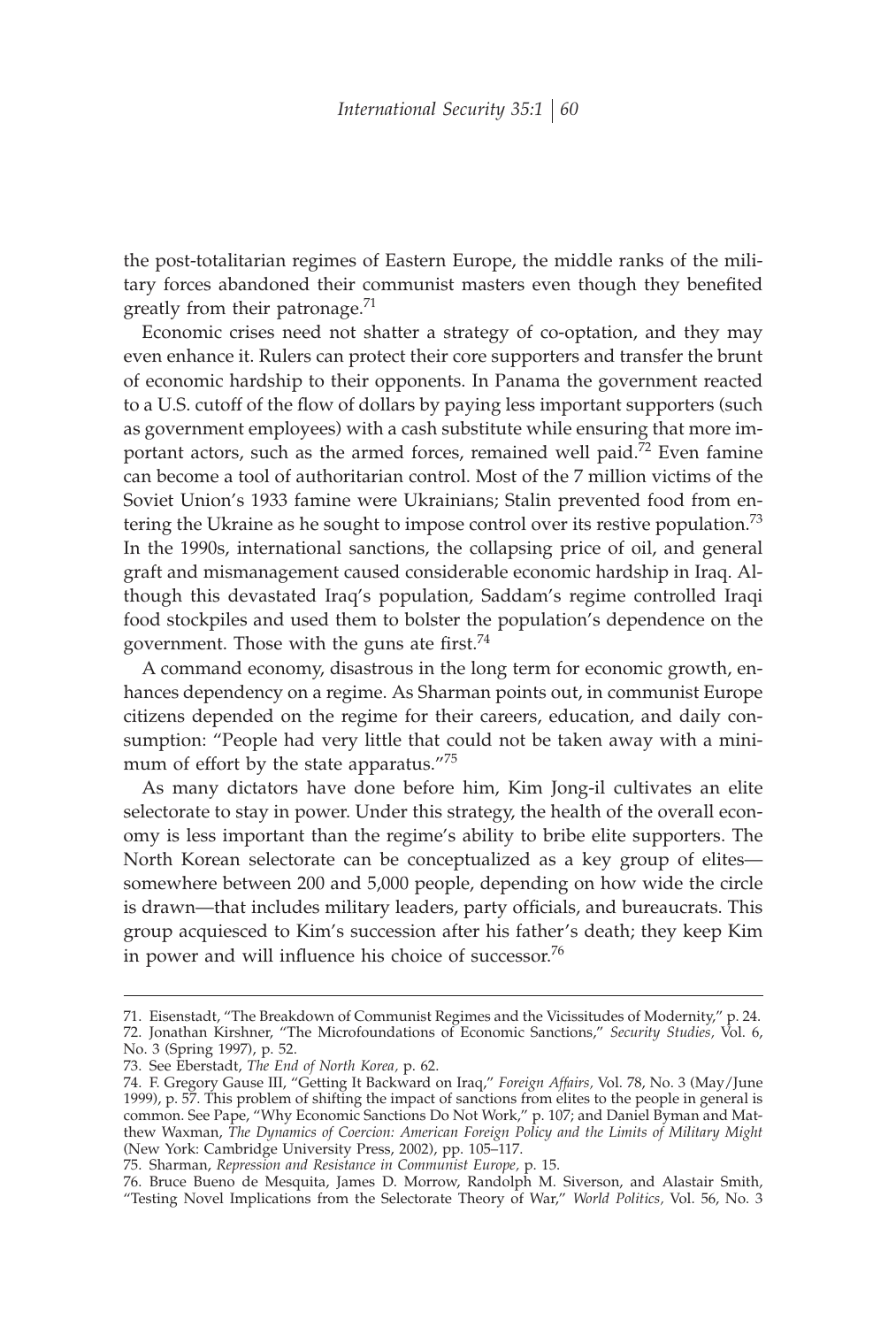The regime formally divides North Korean society into classes ("core," "wavering," or "hostile").<sup>77</sup> Class, or *songbun,* is determined by socioeconomic origin. At the top is the working class with family members who fought against Japan or South Korea. The bottom caste includes those with relatives who had been landed elites or Japanese collaborators, who fought for the South, or who were judged as disloyal to Kim Il-sung. Although upward mobility is difficult for most and impossible for some, one's *songbun* is easily demoted for perceived disloyalty, marriage to someone in a lower class, or a relative's transgression.<sup>78</sup>

In North Korea your class determines where you live, how much food you eat, and whether you are assigned to sit in a comfortable office or toil in a dangerous mineshaft. Since Kim Il-sung created the class system, people considered wavering or hostile have been assigned a low quality of life. Perceived enemies of the regime (if spared) were banished to the countryside or imprisoned in camps, where the incidence of malnourishment is high, and where most of the famine deaths occurred.

By contrast, Kim Jong-il bestows a comfortable life on the core class in exchange for its loyalty. Members of this class receive the safest and most desirable jobs working for the regime. The most favored among the elite receive positions in Kim's network of trading companies, giving them coveted access to hard currency.<sup>79</sup> Members of the elite are granted residency in Pyongyang and housing in the "special class," at the top of the five levels of housing in the country.80 They receive more plentiful and better food (e.g., more rice than corn). Those receiving the most and best food are members of the internal security services and the military as well as high-level officials. $81$  A further benefit is that the core class is not supplied through the general Public Distribution System but rather through the "court economy." This includes special stores that sell coveted products such as leather shoes (North Korean

<sup>(</sup>April 2004), p. 375; Oh and Hassig, *North Korea through the Looking Glass,* p. 37; and Haggard and Noland*, Famine in North Korea,* p. 54. Estimates of the North Korean "elite" defined more broadly are higher (1–3 million), but this group would include family members protected by the regime who do not have influence over policy decisions per se.

<sup>77.</sup> Oh and Hassig, *North Korea through the Looking Glass,* pp. 133–134; and Haggard and Noland, *Famine in North Korea,* p. 55. For a deeply personal description of how class affects people's daily lives, see Barbara Demick, *Nothing to Envy: Ordinary Lives in North Korea* (New York: Spiegel and Grau, 2009).

<sup>78.</sup> Hunter, *Kim Il-song's North Korea,* p. 3.

<sup>79.</sup> Harrison, "Time to Leave Korea?" p. 70; and John S. Park, "North Korea, Inc.: Gaining Insights into North Korean Regime Stability from Recent Commercial Activities," Working Paper (Washington, D.C.: United States Institute of Peace, April 22, 2009).

<sup>80.</sup> Oh and Hassig, *North Korea through the Looking Glass,* p. 57; and Hunter, *Kim Il-song's North Korea,* p. 131.

<sup>81.</sup> For ration data, see Haggard and Noland, *Famine in North Korea,* p. 54.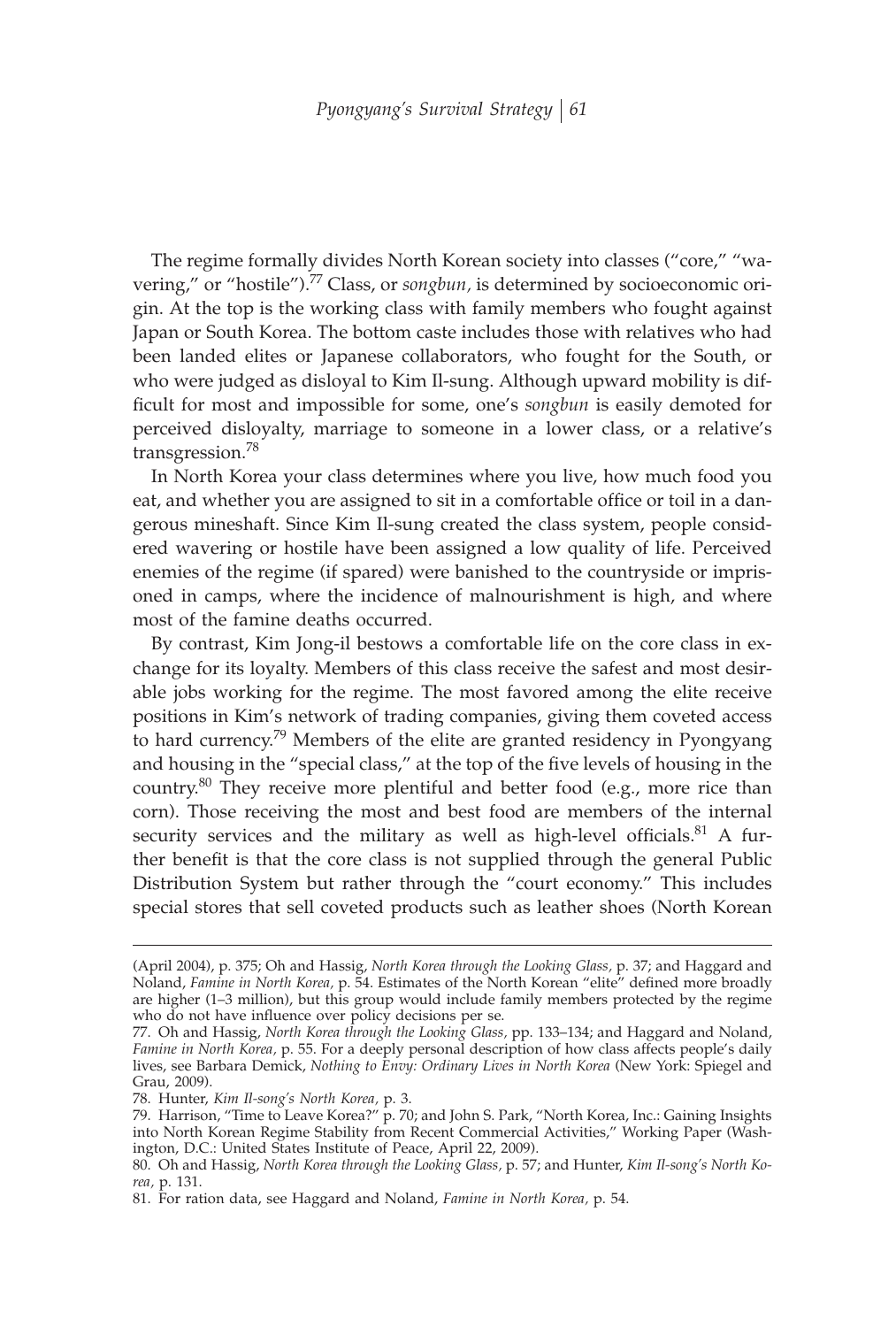shoes are made of vinyl), wool rather than synthetic clothing, red meat, liquor, candy, and eggs. Whereas most North Koreans at best obtain such luxuries on holidays, elites buy them year round at discounted prices and without standing in long lines.<sup>82</sup> The regime also bestows lavish gifts on the members of the selectorate: coveted imports such as luxury cars, watches, stereos, and television sets. Defectors even report that cadres are rewarded with wives, who enjoy large (by North Korean standards) pensions, having retired in their twenties from the "Happy Corps": a group of beautiful young women who serve Kim Jong-il as staffers and entertainers.<sup>83</sup>

During the famine, Kim Il-song's regime used the class system to shift hardship away from its selectorate onto its political opponents. The core class—rewarded with residence in Pyongyang—was protected: residents of the capital received the largest and highest-quality food rations, sometimes double the rations received by people in the provinces.<sup>84</sup> For the hostile or wavering classes, life in the countryside meant a much higher risk of starvation. Scholars and nongovernmental organizations (NGOs) have estimated that the most starvation occurred in the approximately thirty-five rural counties (concentrated in the northeast) to which the World Food Program was denied access. NGO workers and scholars have speculated that those counties continue to house internal exiles and political prison camps. In so doing, Kim Jong-il shielded his selectorate and concentrated the famine's devastation on the people deemed the least loyal.

Kim Jong-il has co-opted the military by bestowing on it policy influence and prestige, as well as a large share of the national budget. Government spending is highly opaque, but analysts estimate that North Korea directs upwards of 25 percent of its gross domestic product on military expenditures (compare this to 4 percent in the United States and 3 percent in South Korea).<sup>85</sup> To feed, clothe, and equip its troops, the military operates its own economy, which is accorded higher priority over national resources than the civilian economy.<sup>86</sup>

Kim Jong-il also accords the military great policy influence. His "military first" reforms of 1997 shifted the locus of political power in North Korea to the Korean People's Army. The institutional redesign elevated the National Defense Commission (of which Kim is chairman) to be the country's most

<sup>82.</sup> Hunter, *Kim Il-song's North Korea,* p. 130. On the court economy, see Oh and Hassig, *North Korea through the Looking Glass,* p. 66.

<sup>83.</sup> Martin, *Under the Loving Care of the Fatherly Leader,* pp. 198–200, 312–317.

<sup>84.</sup> Haggard and Noland, *Famine in North Korea,* p. 68.

<sup>85.</sup> Statistics from World Bank, World Development Indicators Database, 2006.

<sup>86.</sup> Oh and Hassig, *North Korea through the Looking Glass,* p. 115.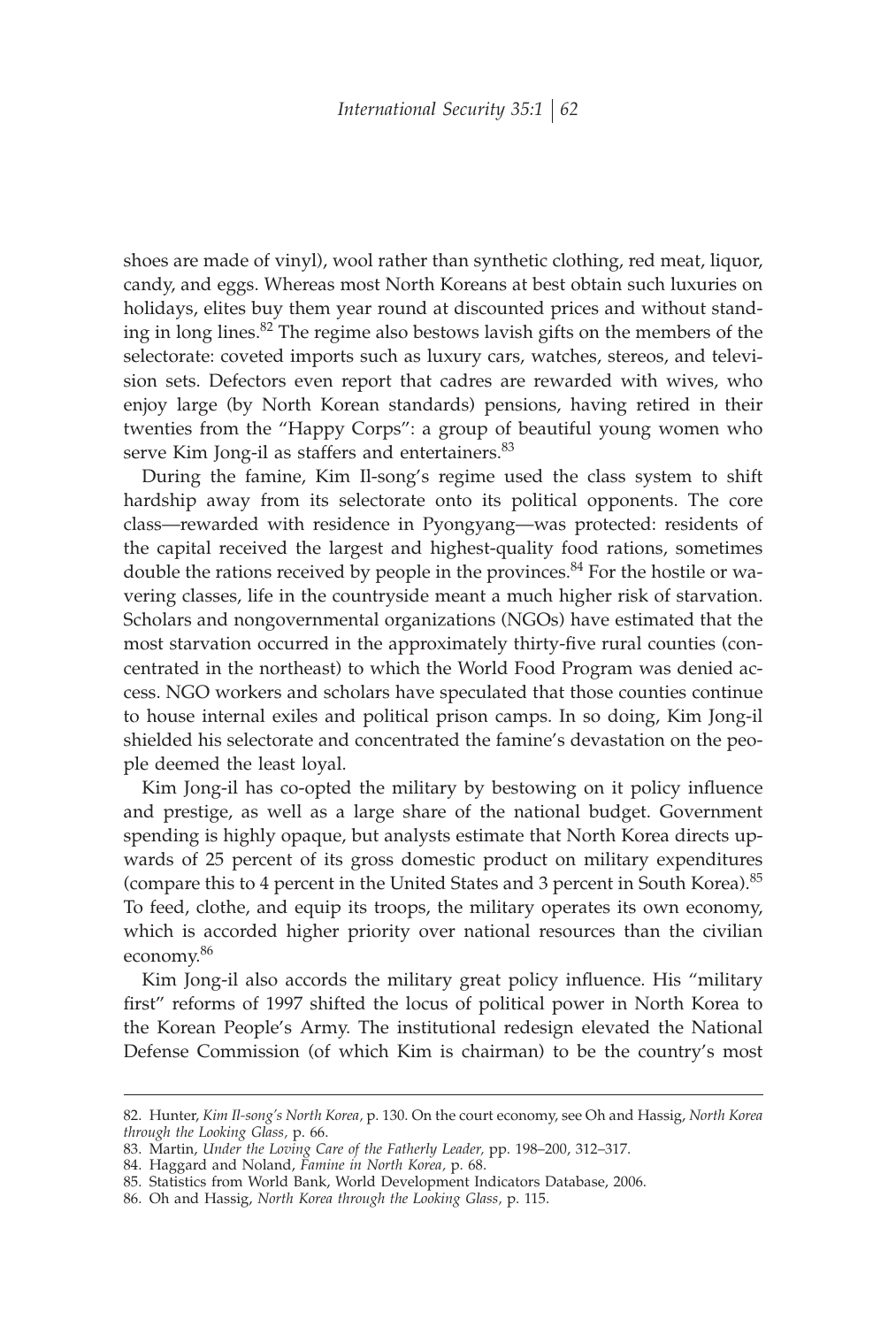powerful body. Kim has proclaimed the military the "pillar" of socialism and at the forefront of the revolution. North Korean officials are ranked on lists for attending state events, and since Kim Jong-il assumed power, the rankings of Politiburo and party officials have fallen, with military officials rising to replace them. Similarly, military men have elbowed KWP officials out of Kim's entourage.<sup>87</sup>

The Kim regime's acquisition of nuclear weapons is another tool for cultivating the military's support. To be sure, external factors played an important role in the decision to acquire nuclear weapons: such weapons bolster North Korea's deterrent against foreign adversaries with far superior conventional military forces. They also enhance the Kim regime's internal security.<sup>88</sup> They bring prestige to an institution whose morale has been challenged by hunger and shortfalls. Nuclear weapons have particular significance in this case because of the ongoing status competition between North and South. The generals can tell themselves: our soldiers are hungry; our tanks are World War II vintage; but we have nuclear weapons—and Seoul does not. $89$  In these ways, nuclear weapons have both an external and an internal security function: they protect the regime from coups d'état by building support among the military.

Given North Korea's dire economic straits, how does Kim Jong-il finance the largesse toward his selectorate? Legitimate revenue is difficult to come by. North Korea generates little hard currency from its low levels of international trade, and—having defaulted on its international debt—Pyongyang cannot receive loans from the international financial community. Pyongyang earns some hard currency through its arms exports (largely in missile technologies, with countries such as Iran, Libya, Pakistan, and Syria).<sup>90</sup> Additionally, a department known as Room 39 presides over the export of the country's few lucrative exports (i.e., gold, silver, steel, fish, and mushrooms). Room 39 is also said to preside over illicit trade: the trafficking of narcotics, endangered spe-

<sup>87.</sup> Ken E. Gause, "North Korean Civil-Military Trends: Military-First Politics to a Point," (Carlisle, Pa.: Strategic Studies Institute, U.S. Army War College, September 2006), p. 9.

<sup>88.</sup> Kongdan Oh and Ralph C. Hassig, "North Korea's Nuclear Politics," *Current History,* September 2004, pp. 273–279; Han S. Park, *North Korea: The Politics of Unconventional Wisdom* (Boulder, Colo.: Lynne Rienner, 2002), pp. 135–136; and Michael J. Mazarr, *North Korea and the Bomb: A Case Study in Nonproliferation* (New York: St. Martin's, 1995), p. 19. On nuclear weapons and regime stability, see Etel Solingen, *Nuclear Logics: Contrasting Paths in East Asia and the Middle East* (Princeton, N.J.: Princeton University Press, 2007).

<sup>89.</sup> We thank Michael Green for comments on this point.

<sup>90.</sup> Marcus Noland, "How North Korea Funds Its Regime," testimony before the Senate Subcommittee on Federal Financial Management, Government Information, and International Security, Committee on Homeland Security and Governmental Affairs, 109th Cong., 2d sess., April 25, 2006; "Hands across the DMZ," *Business Week,* March 20, 2006, p. 48; and David E. Sanger, "Bush Administration Releases Images to Bolster Its Claims about Syrian Reactor," *New York Times,* April 25, 2008.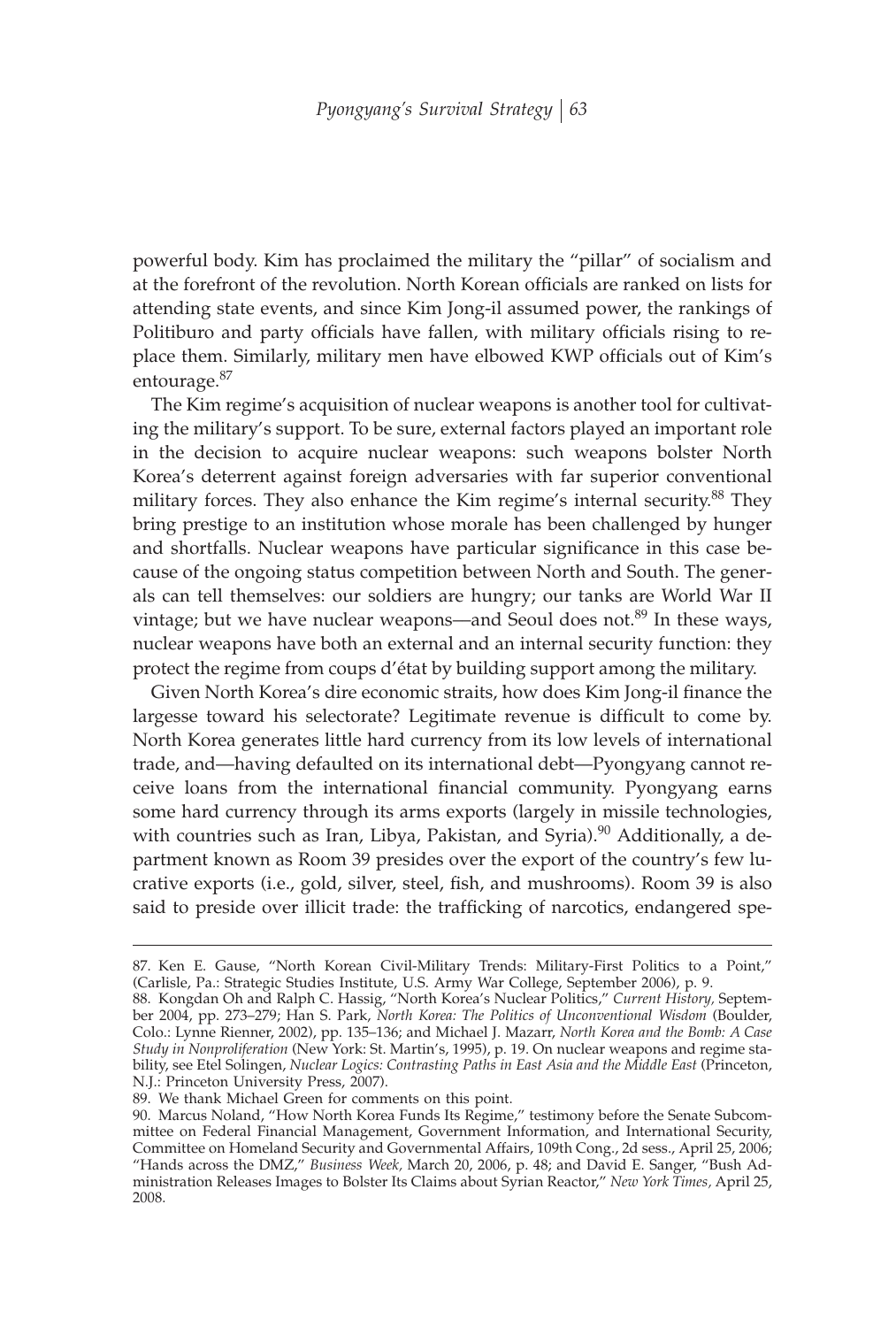cies products, and counterfeit cigarettes, pharmaceuticals, and currency. North Korean embassies are said to finance themselves through their diplomats' drug dealing, counterfeiting, and other black-market activities. Analysts report that North Korea's illicit trade increased significantly in the 1990s; this trade is estimated at 40 percent of the size of North Korea's legitimate exports.<sup>91</sup>

manipulation of foreign governments. Political scientists note that all governments regularly use their foreign policy for domestic advantage.<sup>92</sup> As argued above, authoritarian regimes use external threats as a means to whip up xenophobic nationalism that helps to legitimize the regime. External governments (usually allies) can also be used as a source of financial aid, enabling a regime to gain resources without having to make concessions to domestic constituencies in exchange.<sup>93</sup> In Egypt the almost \$2 billion in annual U.S. aid gives the regime considerable revenue to win the goodwill of its citizenry and maintain its military and security services. Regimes can then use this largesse to buy off the selectorate or otherwise improve their domestic position. At its extreme, a foreign ally may commit to the regime's survival.<sup>94</sup>

Kim Jong-il's regime also relies on foreign governments to generate the hard currency needed to buy off the selectorate. Under Kim Il-sung, the Soviets provided economic aid, subsidized oil, and a market for North Korea's noncompetitive exports. China came to North Korea's aid in the Korean War, and in subsequent decades sent military matériel, oil, food, and other economic assistance. Recently, Beijing has taken an active diplomatic role in attempting to resolve the nuclear weapons crisis—for example, bribing Pyongyang to participate in nuclear talks by offering cash and energy aid and providing Washington with incentives to sit down at the negotiating table.<sup>95</sup>

Kim Jong-il has also managed to extract extensive aid from adversaries. A

<sup>91.</sup> Sheena Chestnut, "Illicit Activity and Proliferation: North Korean Smuggling Networks," *International Security, Vol. 32, No. 1 (Summer 2007), pp. 80–111; and Joshua Kurlantzick, "Traffic Pat*tern," *New Republic,* March 24, 2003, p. 12.

<sup>92.</sup> See, for example, George W. Downs and David M. Rocke, "Conflict, Agency, and Gambling for Resurrection: The Principal-Agent Problem Goes to War," *American Journal of Political Science,* Vol. 38, No. 2 (May 1994), pp. 362–380; and Robert D. Putnam, "Diplomacy and Domestic Politics: The Logic of Two-Level Games," *International Organization,* Vol. 42, No. 3 (Summer 1988), pp. 427–460. 93. Gause, *Oil Monarchies.*

<sup>94.</sup> The United States initiated a "countercoup" to restore the shah of Iran to power and provided aid to thugs such as Robert Mugabe to keep him at the helm. Moscow sent troops into Czechoslovakia, East Germany, and Hungary to defend pro-Soviet elites. Peter W. Rodman, *More Precious than Peace: The Cold War and the Struggle for the Third World* (New York: Scribner, 1994); and Christopher Andrew and Vasili Mitrokhin, *The World Was Going Our Way: The KGB and the Battle for the Third World* (New York: Basic Books, 2005).

<sup>95.</sup> Samuel S. Kim, "Sino-North Korean Relations in the Post–Cold War World," in Young Whan Kihl and Hong Nack Kim, eds., *North Korea: The Politics of Regime Survival* (Armonk, N.Y.: M.E. Sharpe, 2006), p. 190.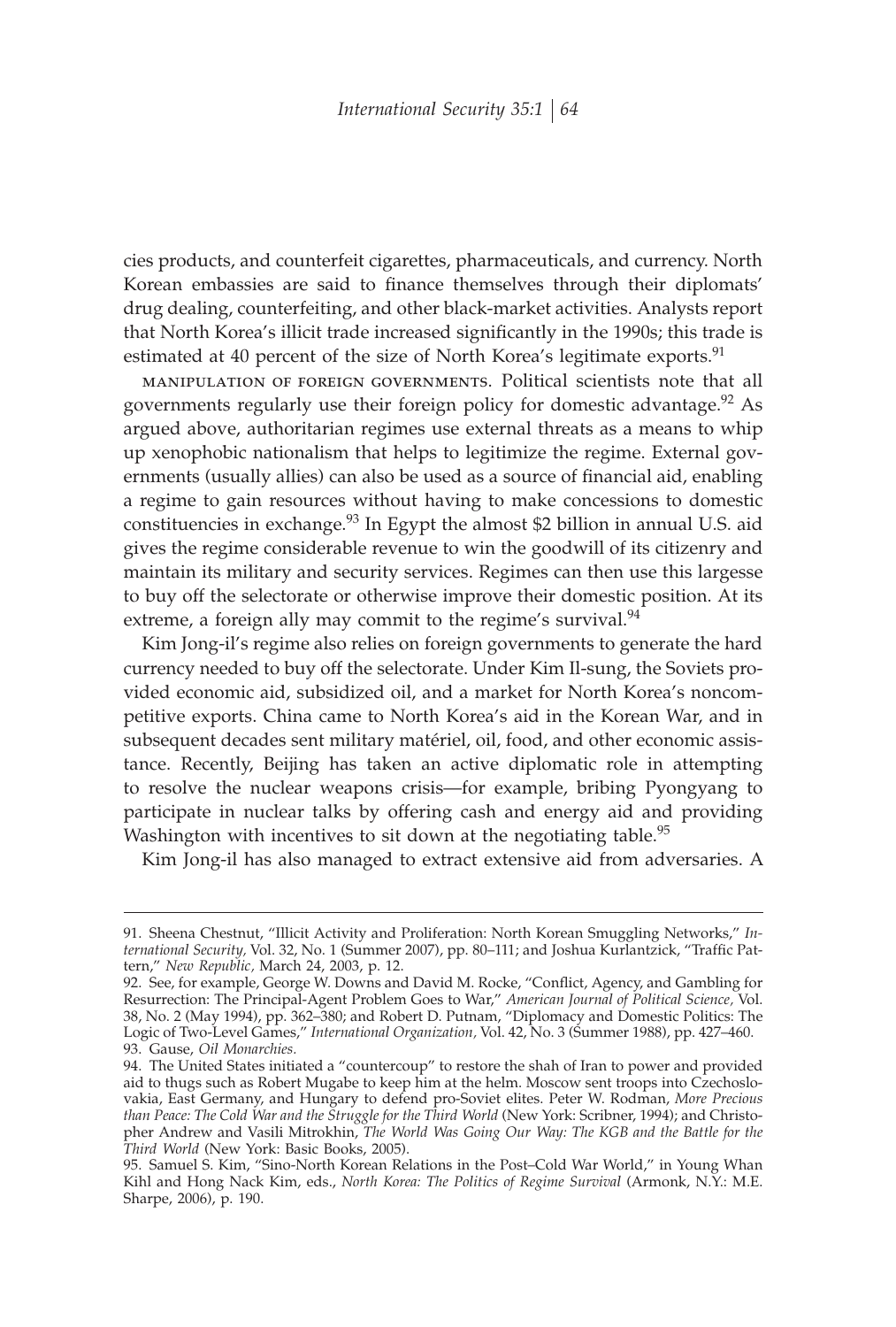significant shift in South Korea's containment policy occurred with the election of Kim Dae-jung in 1998, when Kim launched his "sunshine policy" aimed at expanding exchanges between Seoul and Pyongyang and laying the groundwork for a more peaceful and less costly future unification. Since the late 1990s, North Korea's "nuclear extortion" has generated more than \$6 billion in aid from not only South Korea but also the United States, China, and Japan.<sup>96</sup> These countries gave hundreds of thousands of tons of food (explained to the North Korean people as "tribute" to Kim Jong-il).<sup>97</sup> The regime has also extracted outright cash payments (e.g., Kim Dae-jung's government paid Kim Jong-il to attend their much-heralded 2000 summit; Washington paid a fee to inspect one of North Korea's suspected nuclear facilities; a 2008 deal was accompanied by an announcement of 500,000 tons of U.S. food aid, along with the claim that the two were unrelated).<sup>98</sup> Beyond outright aid, economic initiatives associated with South Korea's sunshine policy, such as the Kaesong Industrial Complex and the Hyundai resort at Mount Kumgang, have provided Pyongyang with a significant revenue stream.

Samuel Kim comments that because Kim Jong-il has devastated his country so thoroughly yet developed a large military and nuclear weapons, its collapse would cause "a huge mess that no outside neighboring power would be willing or able to clean up."<sup>99</sup> Leaders in Beijing, Seoul, Tokyo, and Washington fear a highly uncertain and dangerous transition phase featuring humanitarian and refugee crises, a "loose nukes" problem, and the potential for war between nuclear-armed great powers (i.e., a military collision of Chinese and U.S. forces during their efforts to stabilize the peninsula).<sup>100</sup> Moreover, advocates of accommodation toward North Korea argue that a harsher policy would provide incentives for Pyongyang to transfer nuclear weapons or materials or engage

<sup>96.</sup> North Korean gross domestic product is estimated at \$20 billion. On aid totals, see Marcus Noland, *Avoiding the Apocalypse: The Future of the Two Koreas* (Washington, D.C.: Institute for International Economics, 2000), pp. 122–129.

<sup>97.</sup> Andrew Scobell, *Kim Jong Il and North Korea: The Leader and the* System (Carlisle, Pa.: Strategic Studies Institute, U.S. Army War College, March 2006), p. 35.

<sup>98.</sup> Glenn Kessler, "U.S. to Send N. Korea 500,000 Tons of Food Aid," *Washington Post,* May 17, 2008.

<sup>99.</sup> Kim, "Introduction," p. 3; Chung-in Moon and Yongho Kim, "The Future of the North Korean System," in Kim, *The North Korean System in the Post–Cold War Era,* p. 230; and Marcus Noland, "Why North Korea Will Muddle Through," *Foreign Affairs,* Vol. 76, No. 4 (July/August 1997), pp. 105–118.

<sup>100.</sup> Andrei Lankov, "Why Beijing Props Up Pyongyang," *New York Times,* June 11, 2009; Paul B. Stares and Joel S. Wit, *Preparing for Sudden Change in North Korea,* Council Special Report, No. 42 (New York: Council on Foreign Relations, January 2009); and Jonathan D. Pollack, "The Korean Peninsula in U.S. Strategy: Policy Issues for the Next President," in Ashley J. Tellis, Mercy Kuo, and Andrew Marble, eds., *Strategic Asia, 2008–09: Challenges and Choices* (Seattle, Wash.: National Bureau of Asian Research, 2009).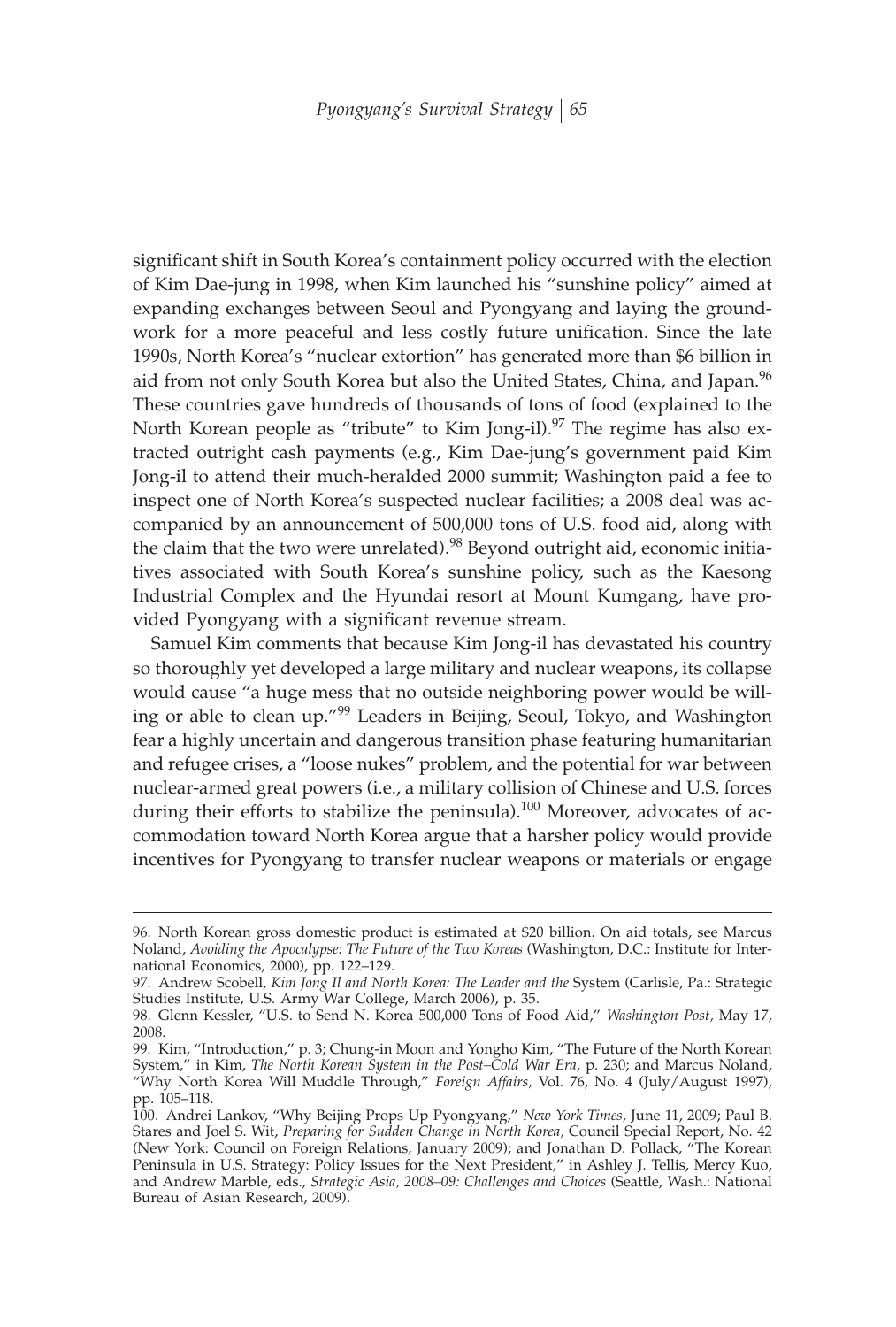in a more confrontational foreign policy. The international aid that Pyongyang receives allows the regime "to allocate the savings in commercial imports to other priorities, including military ones and luxury imports for the elite."<sup>101</sup>

coup-proofing institutions. In addition to co-opting elites with jobs, access, and perks, authoritarian regimes design their government and military institutions in ways to obstruct coups d'état. Drawing on the experiences of several Middle Eastern countries, James Quinlivan argues that leaders exploit communal and family loyalties, create parallel armed forces, build rival internal security agencies, and fund militaries lavishly as ways to ensure their loyalty.<sup>102</sup> Institutions are structured to minimize the horizontal flow of information and maximize leader access to information.

Middle Eastern and North African authoritarian regimes have attempted to "coup-proof" their institutions in all of these ways. The monarchs of Jordan and Morocco have long appointed relatives to key military positions, as have the "republican" leaders of countries such as Syria and Tunisia.<sup>103</sup> Syria's regime ensures that key commanders are members of the president's Alawi communal group, just as Saddam Hussein installed his sons, other relatives, and members of his al-Bu Nasir tribe in key institutions and units.<sup>104</sup> Parallel militaries protect Middle Eastern dictators from their own armies' disloyalty: the Iranian regime relies on the Islamic Revolutionary Guard Corps (and, indeed, select units within it); the Saudi regime is protected by the Saudi Arabia National Guard.<sup>105</sup> These measures try both to ensure the allegiance of the armed services as a whole and to prevent any faction within the services from seizing power.

Regimes also try to make betrayal extremely costly for the security forces. They seek to make security services complicit in unpopular policies, corruption, and repression, to enhance their loyalty: because of their complicity, members of the security services cannot easily switch allegiances should a rival for power or a popular movement emerge.<sup>106</sup> At the same time, regimes try

<sup>101.</sup> Haggard and Noland, *Famine in North Korea,* p. 81.

<sup>102.</sup> Quinlivan, "Coup-proofing"; and Risa Brooks, *Political-Military Relations and the Stability of Arab Regimes,* Adelphi Papers, No. 324 (London: International Institute for Strategic Studies, 1998). Democratic states, by contrast, try to inculcate an ethos of professionalism into their military. Samuel P. Huntington, *The Soldier and the State: The Theory and Politics of Civil-Military Relations* (New York: Vintage, 1957).

<sup>103.</sup> Bellin, "The Robustness of Authoritarianism in the Middle East," p. 149; and Anderson, "Absolutism and the Resilience of Monarchy in the Middle East," p. 11.

<sup>104.</sup> Nikolaos Van Dam, *The Struggle for Power in Syria: Politics and Society under Asad and the Ba'th Party* (New York: I.B. Tauris, 1996), pp. 75–88.

<sup>105.</sup> On the role of various Iranian security forces in subduing recent protests, see Neil MacFarquhar, "Layers of Armed Forces Wielding Power of Law," *New York Times,* June 22, 2009. 106. Quinlivan, "Coup-proofing," p. 151.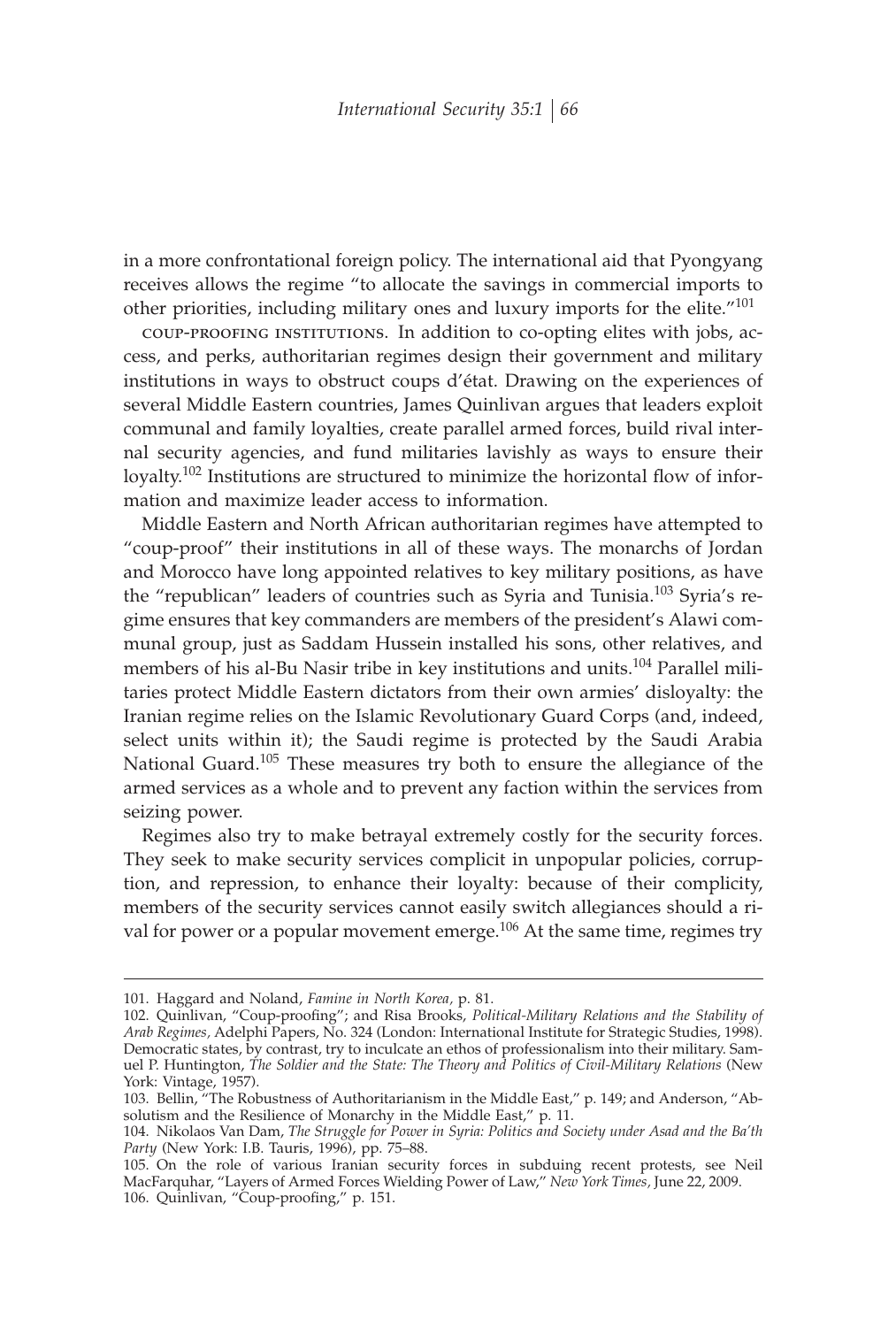to lavish money on military forces, but as institutions and for key individuals. Such coddled security forces will be threatened even by nonrevolutionary political reform, because accountability and a lack of corruption would deprive officers of their unfair advantages.<sup>107</sup> Leaders of these institutions face a stark choice: loyalty, with all its rewards, or defection—which is both highly likely to be detected and to meet with brutal punishment.

Should co-optation fail and elites grow dissatisfied, the Kim regime has designed North Korea's government and military institutions in ways to deter, detect, and thwart anti-regime activity among elites. First, both Kims carefully staffed key positions with people bound to them by family or other close ties. Kim Il-sung ruled with the help of relatives and the guerrilla elite. As this old guard dies off, Kim Jong-il has methodically replaced them with individuals of known loyalty.<sup>108</sup> Andrei Lankov writes, "The elite is held together by an unusually close network of blood relations. A very substantial part of the Pyongyang rulers are either members of the extended Kim family or descendants of the former guerilla fighters who fought under Kim Il Sung's command in 1930s Manchuria. They occupy top positions chiefly, if not exclusively, due to their personal connections with the Great Leader and his family." Cumings argues that like his father, Kim Jong-il "trusts only his relatives when it comes to the top security organs." For example, Kim installed his brother-inlaw Chang Song-taek, and Chang's brothers, in sensitive positions.<sup>109</sup> Kim's network also relies on school ties. Many of his most trusted cadres are fellow alumni of the Mangyongdae Revolutionary School, whose graduates make up 20 percent of the personnel on the KWP Central Committee, 30 percent of Politburo members, and 32 percent of the military commission of the Central Committee.<sup>110</sup>

As Kim promotes those he believes most trustworthy, he keeps a close eye on those whose loyalty is less certain. Whereas the "mainstay of Kim's power" is said to be the second-generation revolutionaries linked to him by family or school ties, the loyalty of the next generation (i.e., up-and-coming field com-

<sup>107.</sup> Bellin, "The Robustness of Authoritarianism in the Middle East," pp. 145–149.

<sup>108.</sup> Kenneth E. Gause, "The North Korean Leadership: System Dynamics and Fault Lines," in Oh and Hassig, "North Korean Policy Elites," pp. II-7 to II-12. See also "North Korean Civil-Military Trends," pp. 14–15.

<sup>109.</sup> Yonhap News Agency, *North Korea Handbook* (Armonk, N.Y.: M.E. Sharpe, 2003), p. 656; Andrei Lankov, "Pyongyang: Rules of Engagement*," Pacific Review,* Vol. 16, No. 4 (December 2003)*,* p. 616; Cumings, *North Korea,* p. 169; Gause, "North Korean Civil-Military Trends," pp. 4, 40–42; and Harrison, "Time to Leave Korea?" p. 70.

<sup>110.</sup> Martin, *Under the Loving Care of the Fatherly Leader,* p. 493. On school loyalties, see also Jei Guk Jeon, "North Korean Leadership: Kim Jong Il's Intergenerational Balancing Act," *Strategic Forum,* No. 152 (Washington, D.C.: National Defense University, December 1998).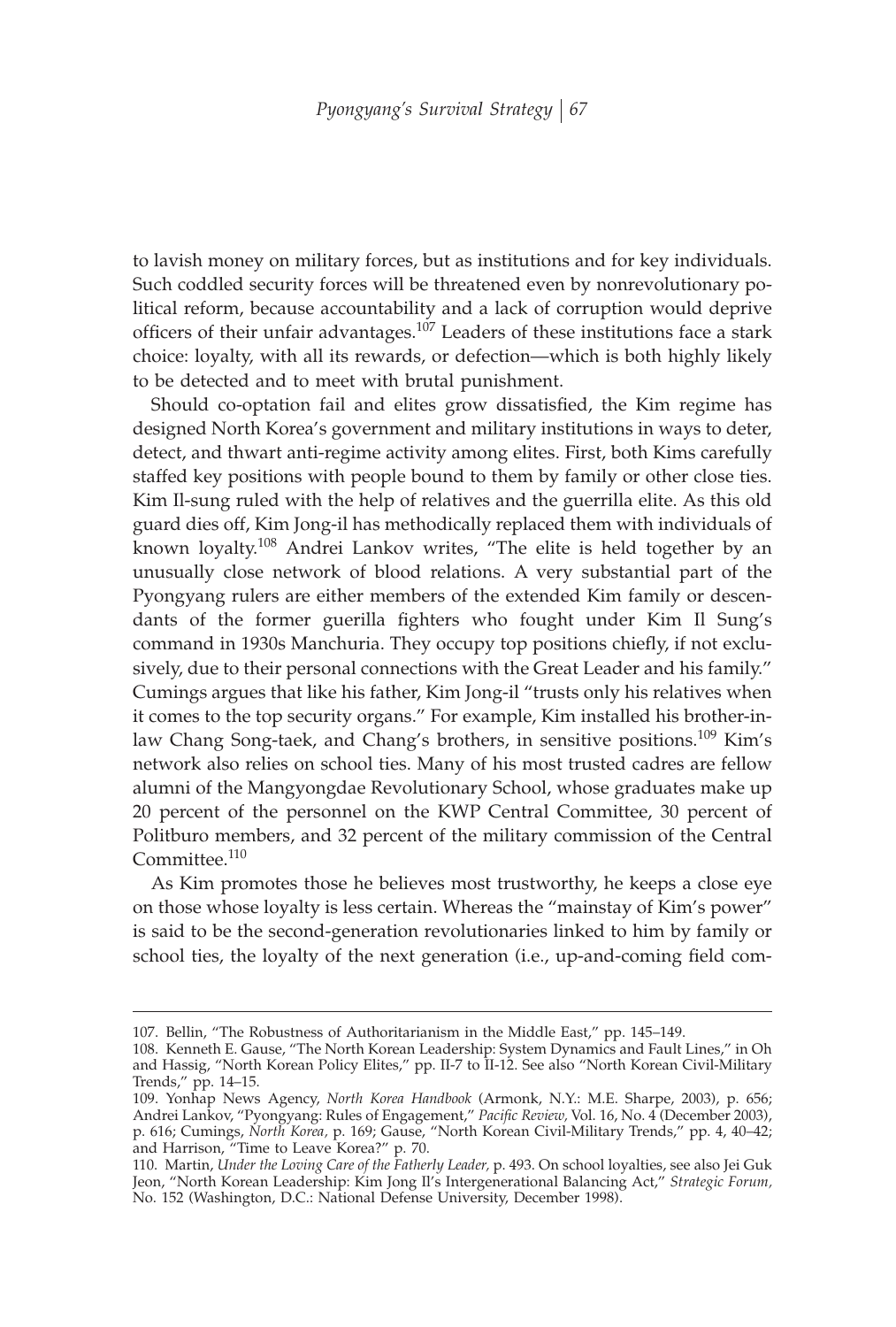manders in the military) is less assured. Kim has thus ordered particularly heavy political indoctrination and monitoring of this group.<sup>111</sup>

Kim relies on multiple and competing internal security agencies to reduce the unity of the security forces and to maximize the information he receives about anti-regime activities. Internal security, intelligence, and espionage missions (both foreign and domestic) are distributed across several branches of the government and military. The Central Committee of the KWP oversees nine bureaus involved in intelligence operations;<sup>112</sup> other agencies tasked with such missions are the Ministry of People's Security, the State Security Department, and, within the Ministry of the People's Armed Forces, the General Political Bureau and the Security Command. Each of these agencies reports to Kim via a different supervising authority within different branches of the government or military. These multiple and overlapping conduits of information are structured so that Kim will be apprised of any stirring of anti-regime thought or activity within the KWP, government, and military.

The Kim regime has created a parallel force to protect itself from a military coup. In addition to its regular armed forces, North Korea has paramilitary forces numbering about 189,000.<sup>113</sup> The Guard Command, about 50,000 men, reports directly to Kim and handles his personal security as well as that of other high-ranking officials (it also engages in surveillance over the latter). Equipped with tanks, artillery, and aircraft, the Guard Command consists of three brigades that would defend Kim against the army in the event of an attempted coup. Another important parallel military force is the Pyongyang Defense Command, which shares with the Guard Command (and the Pyongyang Antiaircraft Artillery Command) the responsibility for countercoup defense and protection of the capital. The Pyongyang Defense Command is a corps-level unit (comprising about 70,000 troops) with tanks, armored personnel carriers, and artillery. Finally, the Military Security Command is a counterweight agency to the General Political Bureau. It provides additional surveillance of the military and high-level officials. A parallel military thus protects Kim in the event of the army's betrayal.

<sup>111.</sup> Gause, "North Korean Civil-Military Trends," pp. 16–17.

<sup>112.</sup> This section draws on Oh and Hassig, *North Korea through the Looking Glass,* pp. 135–137; and Gause, "North Korean Civil-Military Trends," pp. 11–12.

<sup>113.</sup> For paramilitary figures, see International Institute of Strategic Studies, *The Military Balance*, *2010* (London: International Institute of Strategic Studies, February 2010), p. 411. This paragraph draws from Gause, "North Korean Civil-Military Trends," p. 41; and Joseph S. Bermudez Jr., *Armed Forces of North Korea* (London: I.B. Tauris, 2001), chap. 7.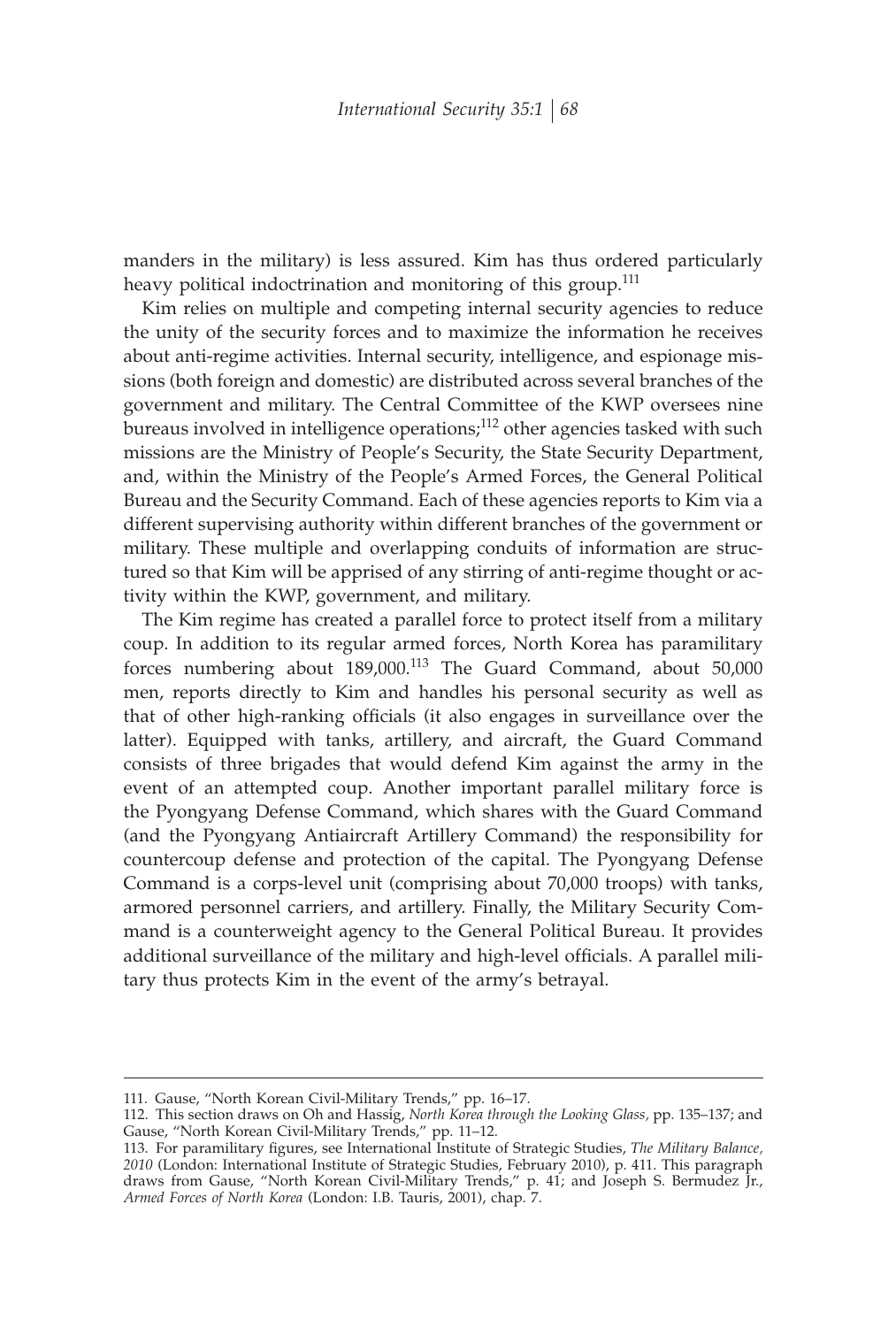### *Counterarguments and Responses*

Since the early 1990s, pundits and policymakers alike have predicted that Kim Jong-il's regime—facing succession, economic crisis, and even famine—would fall. We argue that the regime has relied on time-honored tools of authoritarian control that prevent mass revolution or coups d'état. These tools help to explain the regime's seemingly puzzling resilience, and they suggest it will continue to withstand poverty, famine, and even the growing penetration of outside information.

Critics might argue that the tools we identify as contributing to a regime's ability to stay in power are actually indicators that a regime is in power. Namely, the literature on which this analysis is based––which posits that if a regime uses these tools, it will stay in power––may suffer from serious endogeneity problems. To put it differently, unlike weak regimes, powerful authoritarian regimes may be able to wield these various tools. If this is true, then the toolbox we have identified may not necessarily promote regime resilience; rather, a regime's ability to wield these tools depends on its underlying strength.

This criticism has merit, because these tools do seem to promote regime resilience (for example, informants and the infiltration of social networks do make anti-regime activity harder). But because authoritarian regimes realize this, it seems likely that the only regimes that do not implement these tools are those that are too weak to do so.

Studies of regime stability must confront possible endogeneity problems. Toward the goal of understanding the future of the North Korean regime, however, the regime's application of these tools would suggest its strength. The tools identified here reduce the probability of revolutions and coups, and they also indicate a regime's great power.

One might also argue that we understate the import of recent trends that suggest a new vulnerability of the Kim regime.<sup>114</sup> Increased border crossingsand the goods they spread, such as South Korean television dramas—expose North Koreans to their neighbors' prosperity, giving the lie to the socialist paradise. As the North Korean people engage in market activities, they become less dependent on the regime: for example, there are claims that the people today hardly depend on the Public Distribution System for their food. Furthermore, as the North Korean military, police, and other local authorities all

<sup>114.</sup> Lankov, "Changing North Korea"; Caryl, "The Other North Korea"; Glaser, Snyder, and Park, "Keeping an Eye on an Unruly Neighbor," p. 16; "Survival of the Fittest"; and Demick, "Trading Ideals for Sustenance."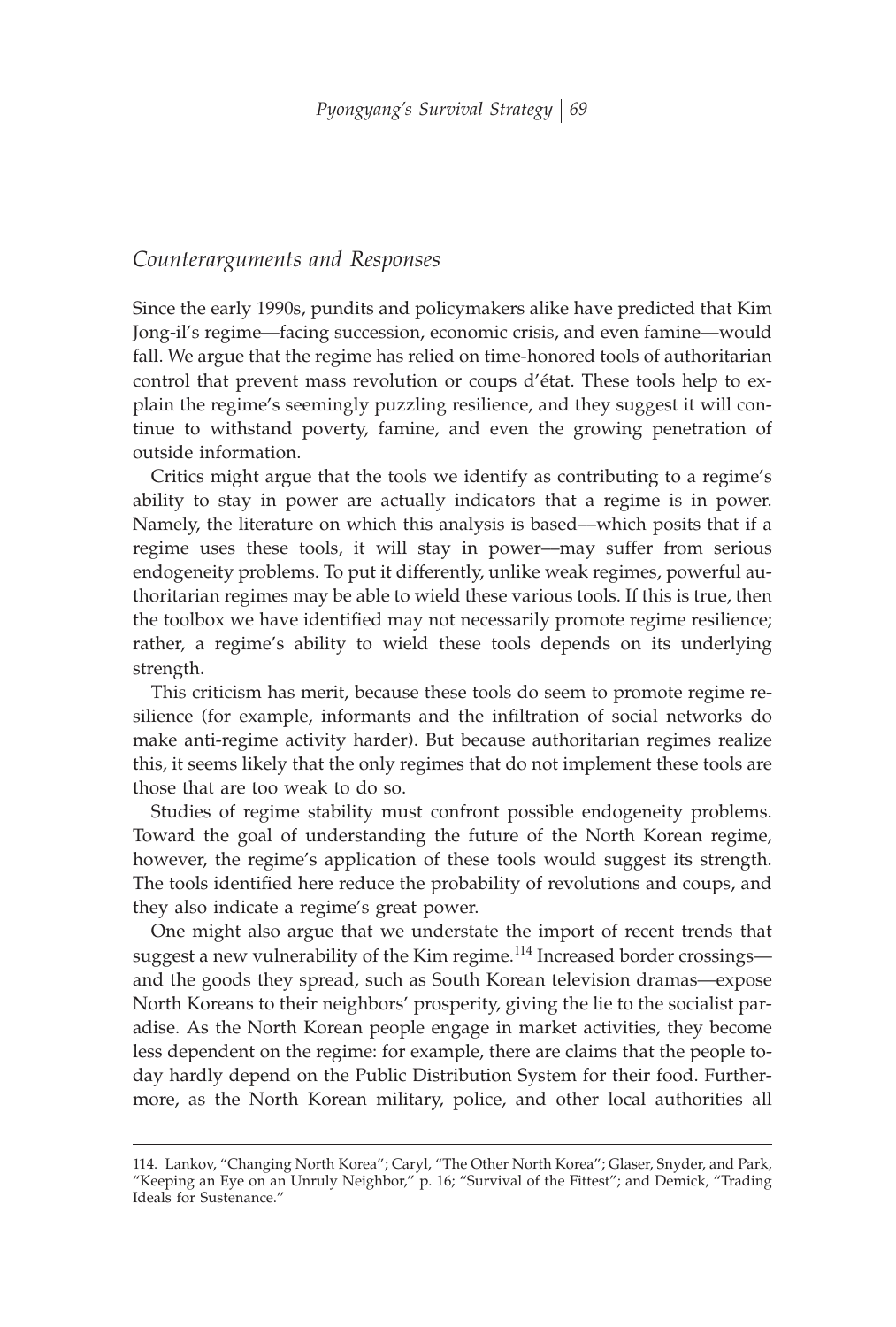engage in the smuggling trade, corruption threatens to undermine any moral authority to which the regime may cling.

The extent to which these trends jeopardize regime stability, however, is overstated. The regime has adapted its propaganda nimbly: Myers notes that North Korean propaganda now openly acknowledges, even highlights, the South's prosperity. Calling South Korea "a foul whore of America," Pyongyang portrays a polluted and depraved South that stands in stark contrast to North Korean purity. Pyongyang attributes South Korean prosperity to North Korean virtue: because Kim Jong-il's "military first" policies prevented war on the peninsula, the story goes, South Koreans "owe their material comfort to the self-sacrifice not only of the Dear Leader, but all the heroic citizens of the DPRK."<sup>115</sup>

Furthermore, observers who point to greater information flows into the DPRK usually (implicitly or explicitly) expect them to cause regime change through a popular revolt. Our analysis suggests that revolution is unlikely in totalitarian North Korea. Social policies have stunted the development of social classes critical to the onset and success of revolution, and they have squelched any independent civil society. Through an elaborate set of ideas, the regime strives to create legitimacy and popular support. It is possible that the populace is simply cynical and scared and is mouthing slogans of nationalism. But if the populace is dissatisfied with the regime in spite of these tools, the regime's brutal use of force (or threat of force) suppresses individual disloyalty or popular mobilization. The North Korean people may be hungry, may despise Kim Jong-il, and may envy their rich neighbors, but the people are unlikely to mobilize. As Lankov notes, during the famine, "North Korea's starving farmers did not rebel. They just died."<sup>116</sup>

Our analysis also casts doubt on regime change through a coup d'état. The regime has prevented coups by co-opting an elite selectorate; it funds its largesse in part through the manipulation of foreign governments to obtain aid. In the event that elites become dissatisfied, the institutional design of the government and military ensures that coups will be dissuaded, detected, or quashed.

Will the regime continue to have the needed funds to co-opt its supporters? Every indication suggests the answer is yes. In dealing with North Korean nuclear weapons acquisition, the United States' North Korea policy has not significantly changed from Bill Clinton to George W. Bush to Barack Obama.

<sup>115.</sup> Myers, *The Cleanest Race,* pp. 154–155.

<sup>116.</sup> Andrei Lankov, "Staying Alive: Why North Korea Will Not Change," *Foreign Affairs,* Vol. 87, No. 2 (March/April 2008), p. 15.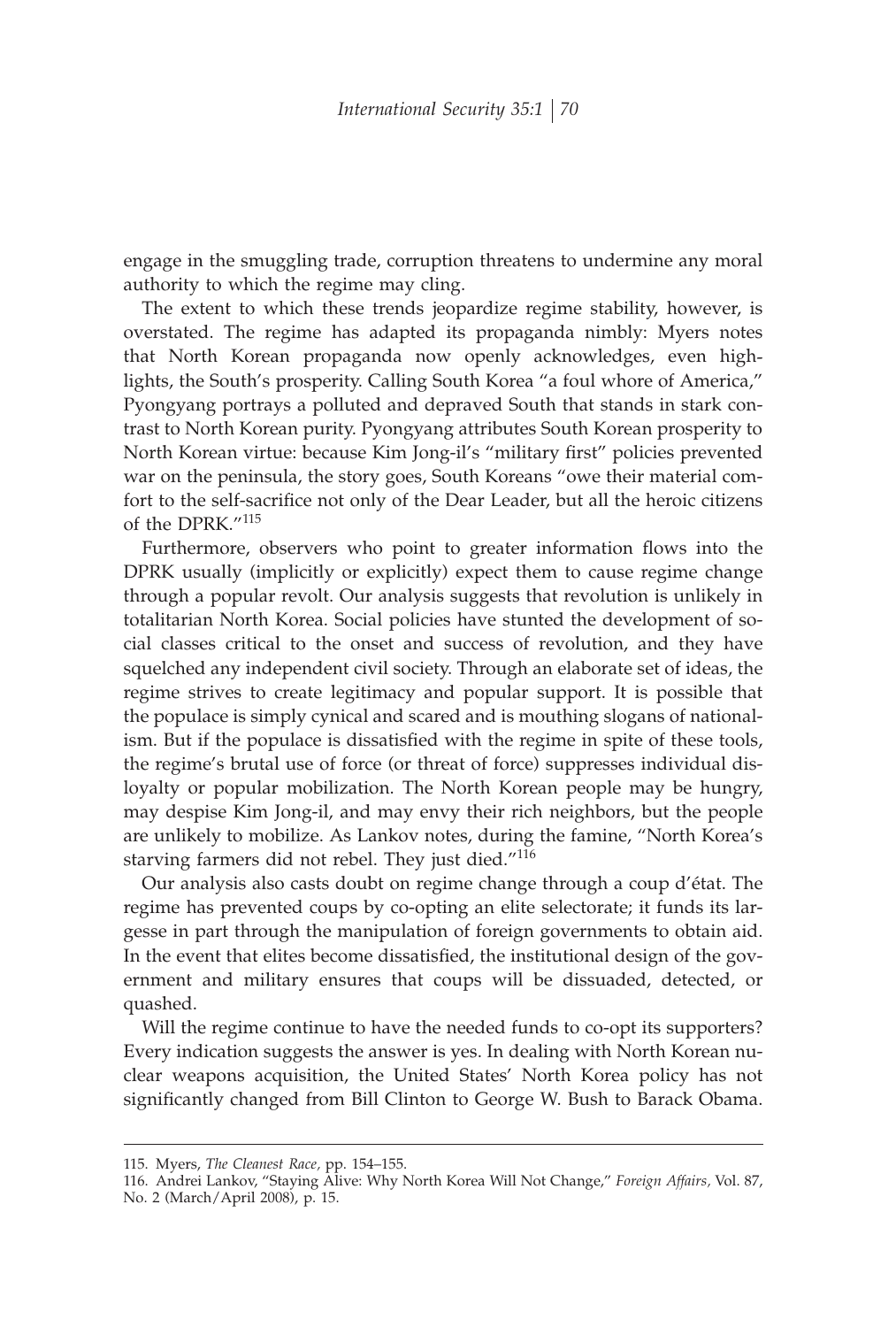Future U.S. administrations will be similarly fearful of the instability of a Korean transition, and similarly inclined toward a policy of accommodation and engagement. Beijing, which gives 50,000 tons of oil per month to North Korea, is likely to continue to shoulder its ally.<sup>117</sup> Seoul, for its part, has pursued appeasement to an extent that critics have compared it to Pyongyang's "ATM." Of course, North Korea may at some point cross a "red line" that leads to a decision to topple the Kim regime. Short of Pyongyang selling fissile material to al-Qaida, however, one wonders what red lines North Korea has not already crossed—indeed, the discovery of North Korean involvement in Syria's nuclear program suggests that even the transfer of nuclear technology to a country hostile to the United States is not considered adequate provocation.<sup>118</sup> In short, Pyongyang will probably have the funds it needs to continue bribing its selectorate and security forces. With a nod to *fortuna,* we cannot say that revolution or coups in North Korea are impossible. Still, the substantial body of theory about regime stability tells us they are unlikely.

## *Conclusion*

Kim Jong-il is likely to leave power not because of mutinous cadres or angry masses, but because he dies in office. At that point, the regime will face the challenge of succession. Our analysis, and the experience of the previous succession, suggests that the regime has not laid the groundwork for a smooth transition. Kim Il-sung designated his son as successor early enough to permit him fourteen years to prepare for his ascension to power. Kim Jong-il had time to build a coalition of supporters within the military and KWP and to move against those who might oppose him.<sup>119</sup> During those years, the regime used the toolbox on the son's behalf, intensifying his cult of personality. Kim Jong-il began conducting "on the spot" guidance visits that the media reported with a fervor previously displayed only for the Great Leader. His personality cult extended to his mother, Kim Jong-sook: a Manchurian guerrilla fighter, she was

<sup>117.</sup> Lankov, "Why Beijing Props Up Pyongyang"; Lankov, "Staying Alive"; and Glaser, Snyder, and Park, "Keeping an Eye on an Unruly Neighbor," p. 11. On continuity in U.S. policy toward North Korea, see Mazarr, *North Korea and the Bomb,* p. 179.

<sup>118.</sup> North Koreans have kidnapped Japanese and South Korean citizens; held U.S. sailors hostage in the *Pueblo* crisis (1968); attacked the South Korean presidential palace (1968); murdered the South Korean first lady while attempting to assassinate President Park Chung-hee (1974); killed U.S. soldiers in the DMZ (1976); murdered members of the South Korean cabinet on a visit to Burma (1983); bombed a KAL airplane, killing everyone onboard (1987); test-fired rockets over Japan (1998 and 2009); tested nuclear devices (2006 and 2009); and sold nuclear technology to Syria (2007). Most recently, North Korea is said to have sunk the South Korean warship *Cheonan* (2010). 119. Oh and Hassig, *North Korea through the Looking Glass,* pp. 88–89.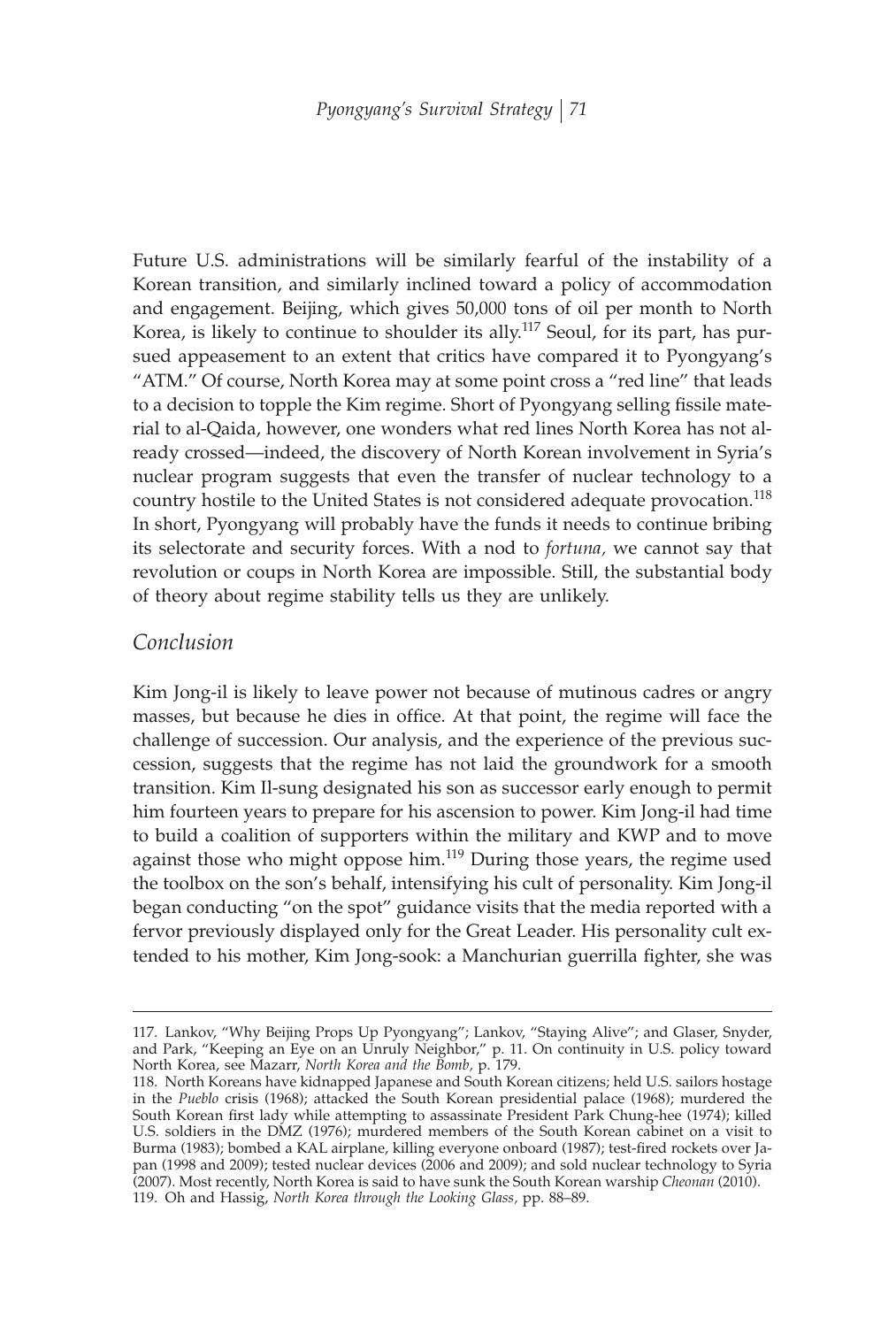revered as one of the country's "three generals" along with her husband and son.

By comparison, Kim Jong-il has not taken similar steps to ensure a smooth transfer of power after his death. Kim, at minimum, needs to designate an heir; one of his sons would seem the most likely choice, because within the *suryong* system, the son of the Dear Leader and the grandson of Great Leader, Kim Il-sung, would be regarded as a highly legitimate successor. Rumors abound that Kim has tapped his youngest son, Kim Jong-un, but this remains uncertain.<sup>120</sup> To further increase the successor's legitimacy, the Kim regime would need to manufacture a cult of personality for Kim's heir and that person's mother (Kim Jong-il's oldest son has a different mother than his two younger sons).<sup>121</sup> In the absence of such preparations—for example, in the event of Kim Jong-il's abrupt death—contested succession is more likely, the selectorate may be divided, and the security forces may not know whom to turn to for orders, making regime collapse a possibility.

Our analysis also has implications for coercive methods that might be applied against North Korea, particularly for purposes of counterproliferation. Sanctions aimed at weakening the broader economy are unlikely to have much coercive effect; Kim Jong-il (like Stalin, Saddam, and many other dictators) protects his selectorate while shifting the burden of sanctions to the people. A better economic lever with which to move the Kim regime is to directly threaten its access to hard currency and luxury goods, which it needs to bribe the selectorate. Policies such as the freezing of North Korean assets overseas and the embargo on luxury items are thus the most promising.<sup>122</sup>

Our analysis suggests, however, that Kim Jong-il will not give up his nuclear arsenal easily and is likely to renege on hard-won agreements.<sup>123</sup> Much of the proliferation debate has focused on the question of whether Washington and Seoul can provide Pyongyang with the security assurances that it feels it needs before relinquishing its nuclear weapons. But these weapons not only deter adversaries; they serve as a tool of regime survival. They help to curry the fa-

<sup>120.</sup> Martin Fackler, "North Korea Appears to Tap Leader's Son as Enigmatic Heir," *New York Times,* April 24, 2010; and Martin *Under the Loving Care of the Fatherly Leader,* p. 37.

<sup>121.</sup> This has been rumored to have begun with Kim Jong-un. See Myers, *The Cleanest Race,* p. 126; and Evan Thomas and Suzanne Smalley, "My Three Sons," *Newsweek,* July 27, 2009, p. 4. Evidence of propaganda lionizing Ko Yong-hee (mother of Kim Jong-un and Kim Jong-chul) appeared in 2003. See Bertil Lintner, "Sons and Heirs," *Asia Times Online,* August 18, 2006, http://www.atimes .com/atimes/Korea/HH18Dg01.html.

<sup>122.</sup> On the freezing of North Korean assets in Macau's Banco Delta Asia, see Anna Fifield and Stephanie Kirchgaessner, "China to Freeze North Korean Accounts," *Financial Times,* July 26, 2006. 123. Jennifer Lind, "Next of Kim," *Foreign Policy,* June 2009, http://www.foreignpolicy.com/ story/cms.php?story\_id-5003 .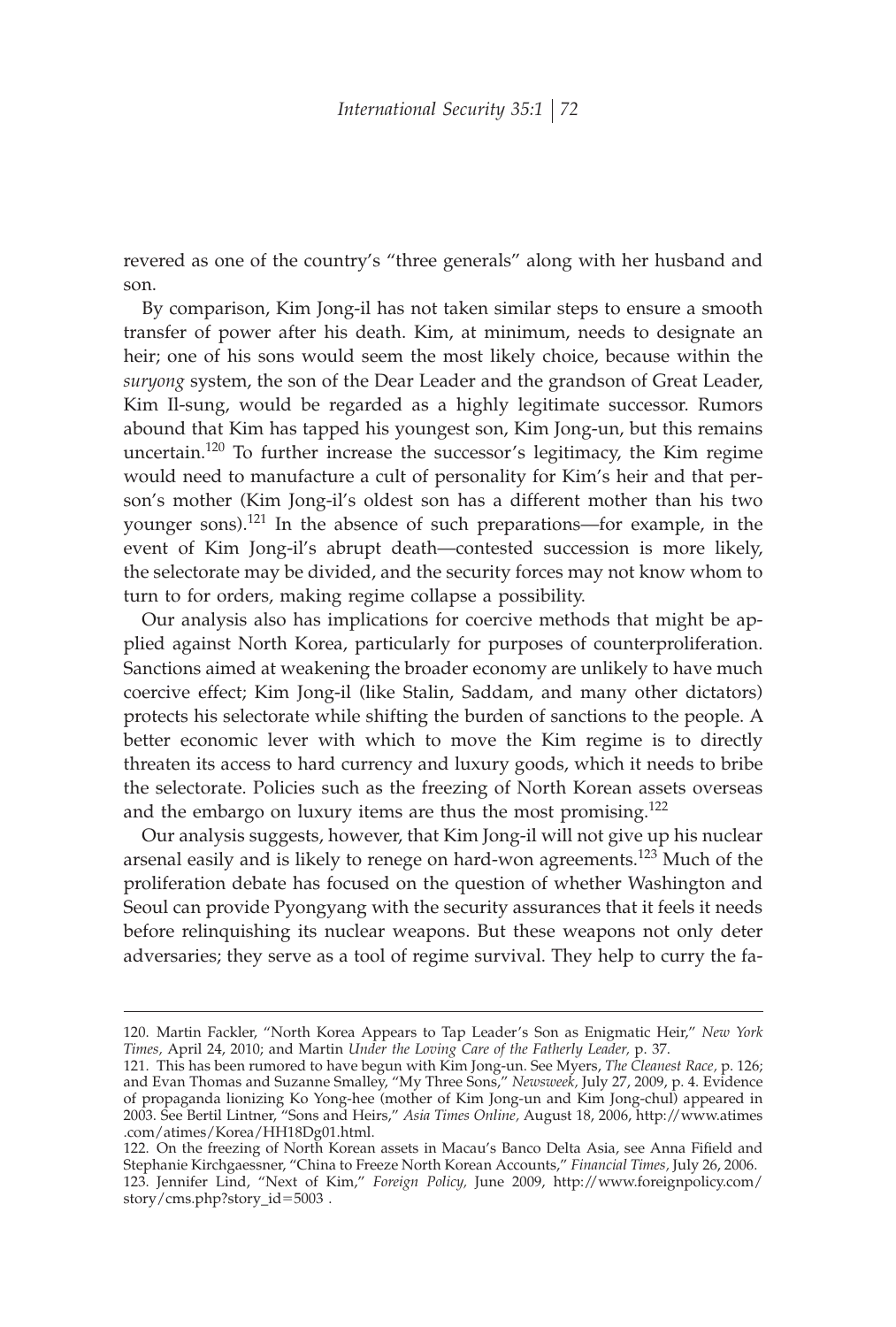vor of the military and provide a bargaining chip that earns the regime billions of dollars of hard currency.

Our analysis yields an important lesson about deterring a nuclear North Korea. Although the media persist in portraying North Korea's leader as a madman or an incompetent playboy, some scholars have argued that North Korean foreign policy has been highly calculated.<sup>124</sup> Our analysis bolsters this view with evidence from North Korean domestic policy: Kim Jong-il's meticulous use of the tools of authoritarianism reveals him to be a skilled strategic player. The revulsion people feel for his regime, which has the blood of millions on its hands, should not obscure the strategic logic that its brutality follows. To put it differently, Kim shows every sign of being rational—and thus deterrable.

Should Washington reject a deterrence strategy toward North Korea (as it ultimately did toward Iraq), our analysis suggests that limited military operations undertaken with the goal of inciting a coup or popular revolt are unlikely to succeed. Air strikes against Baghdad did not launch a coup in either 1991 or 2003, and it is implausible that they would succeed against Pyongyang's equally coup-proofed regime. And, as Robert Pape has found, coercive bombing alone never incites a popular revolt and, indeed, often strengthens a regime.<sup>125</sup> It inflames nationalism at the popular level and likely increases the military's loyalty to the leadership. Kim's regime would be able to blame any resulting economic problems on the bombings rather than on its own bungling. Therefore, the only viable military option for overthrowing the regime would be a large-scale invasion.<sup>126</sup>

Our analysis also sheds light on what some aspects of war with North Korea would look like. Open source analyses have argued that the U.S.–South Korea side is stronger and would likely prevail. This article would add that because of coup-proofing, North Korea's military effectiveness is most likely even lower than these analyses suggest.<sup>127</sup> For example, North Korean military

<sup>124.</sup> See Victor D. Cha and David C. Kang, *Nuclear North Korea: A Debate on Engagement Strategies* (New York: Columbia University Press, 2005); Harrison, *Korean Endgame,* chap. 6; David C. Kang, "Rethinking North Korea," *Asian Survey,* Vol. 35, No. 3 (March 1995), pp. 253–267; and Denny Roy, "North Korea and the 'Madman' Theory," *Security Dialogue,* Vol. 25, No. 3 (September 1994), pp. 307–316.

<sup>125.</sup> Robert A. Pape, *Bombing to Win: Air Power and Coercion in War* (Ithaca, N.Y.: Cornell University Press, 1996).

<sup>126.</sup> On advocating regime change, see R. James Woolsey and Thomas G. McInerney, "The Next Korean War," *Wall Street Journal,* August 4, 2003; and "U.S. Is Right to Draw the Line in North Korea," *USA Today,* November 8, 1993.

<sup>127.</sup> On the military balance, see Michael O'Hanlon, "Stopping a North Korean Invasion: Why Defending South Korea Is Easier than the Pentagon Thinks," *International Security,* Vol. 22, No. 4 (Spring 1998), pp. 135–170; and Nick Beldecos and Eric Heginbotham, "The Conventional Military Balance in Korea," *Breakthroughs, Vol. 4, No. 1* (Spring 1995), pp. 1–8. On coup-proofing and mili-